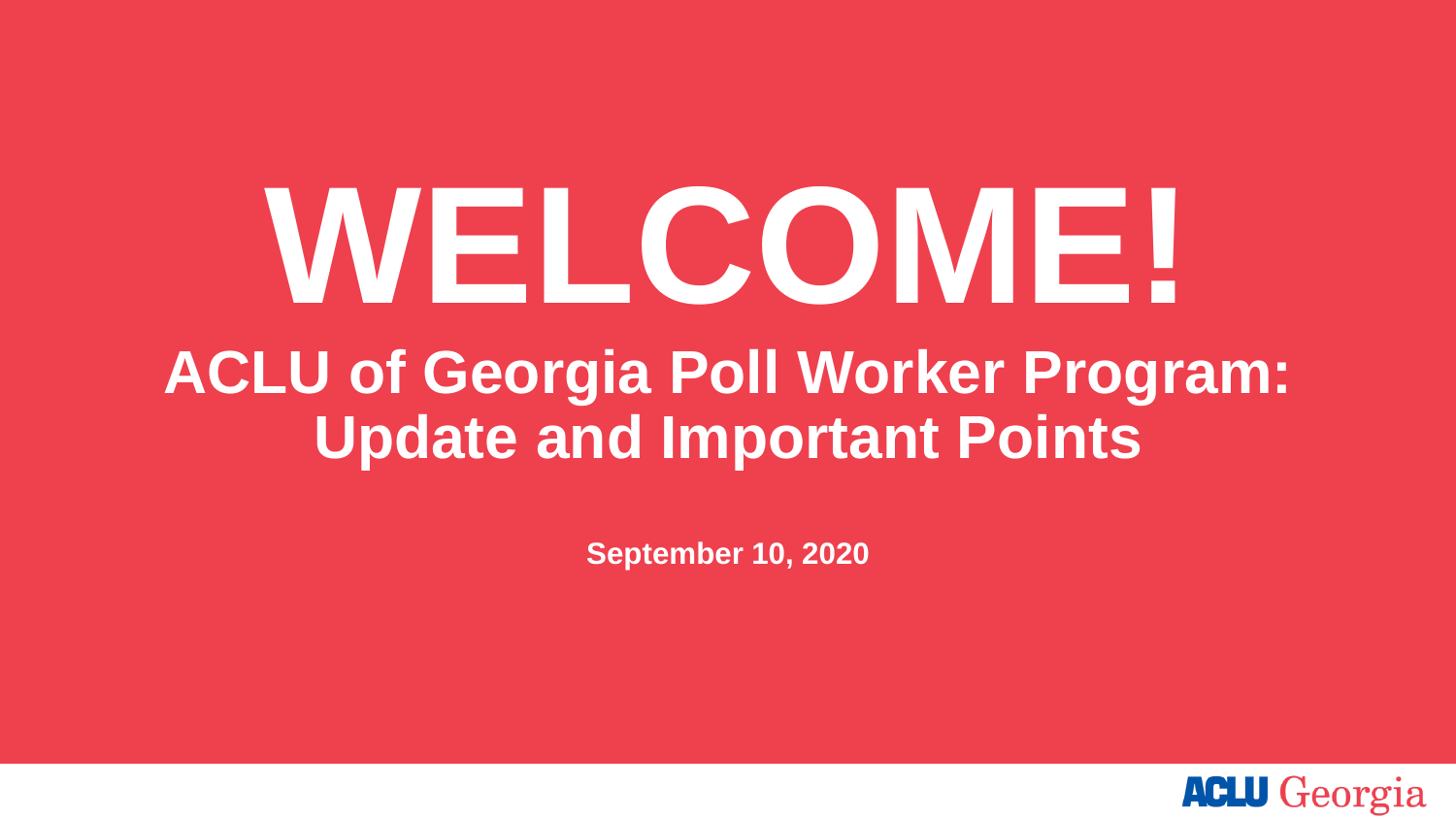





Vasu Abhiraman Policy Counsel VAbhiraman@acluga.org Lana Goitia Voting Rights Organizer LGoitia@acluga.org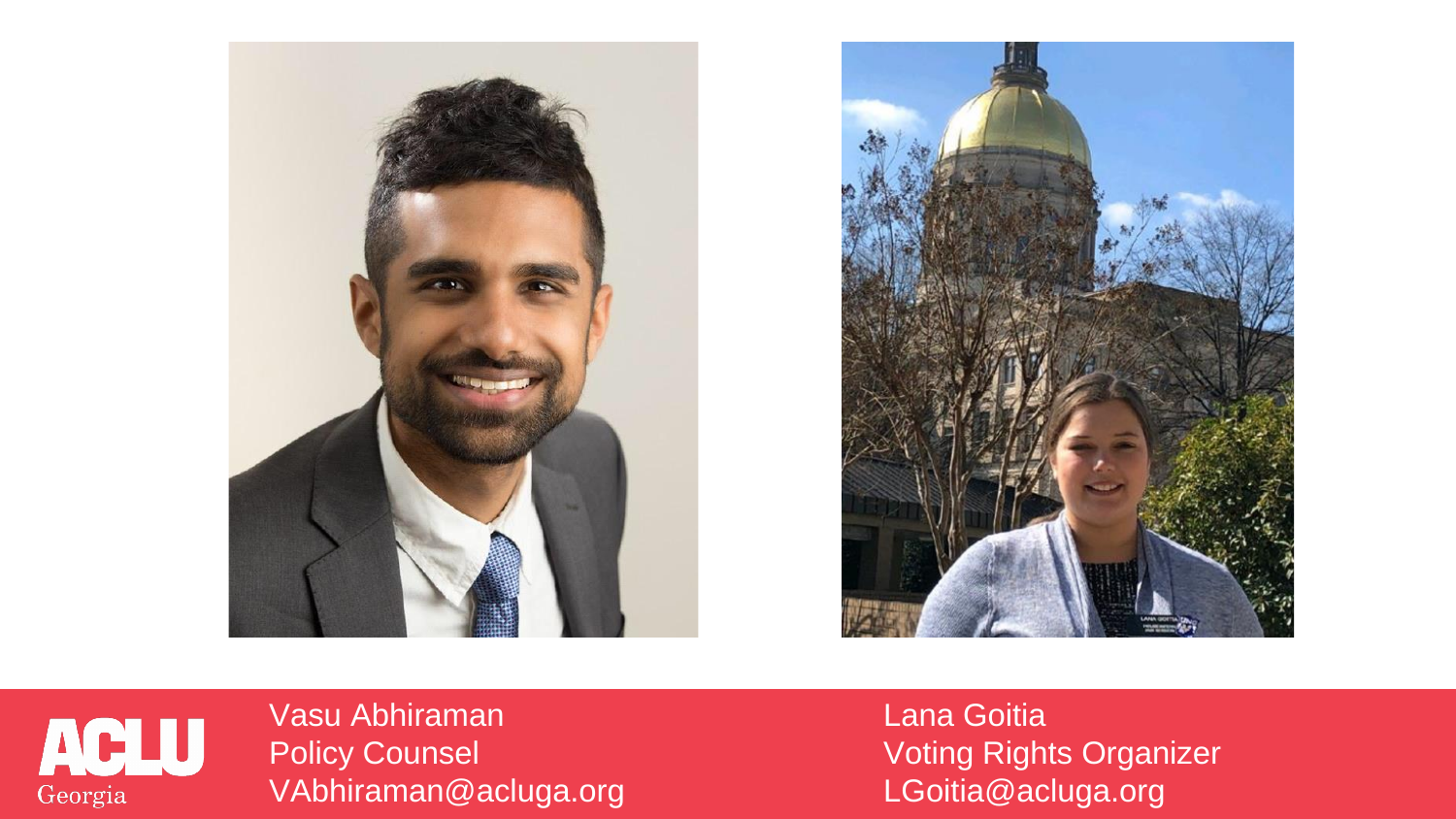Working as a **committed, competent** poll worker is one of **the most impactful ways** to effect change in the 2020 election cycle.

## Thank you!

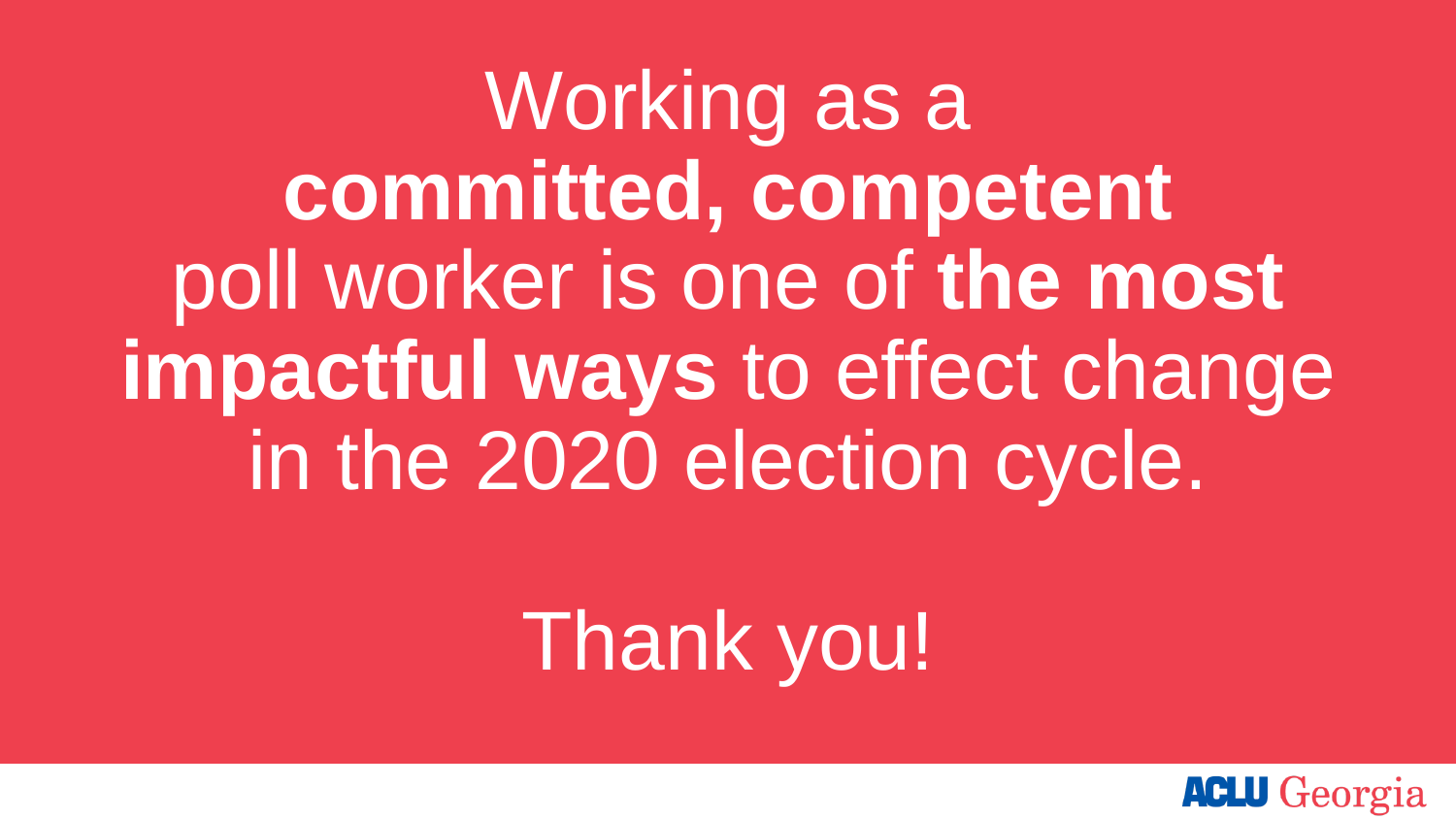#### **Recap: The Three Ss**

The ACLU of Georgia is soliciting, shepherding and supporting poll workers to secure elections in Georgia

- 1. Solicit
	- Get prospective poll workers to submit the ACLU-GA form: adopt a poll orgs, lawyers, those who are skilled in IT, overall younger.
- 2. Shepherd
	- Ensure that those who have submitted the form get officially signed up, trained, and scheduled with the county. Liaise with county so program is executed.
- 3. Support
	- Be a resource, build a community, continue to liaise on behalf of poll workers with county to ensure communication gaps are addressed.



acluga.org/pollworkers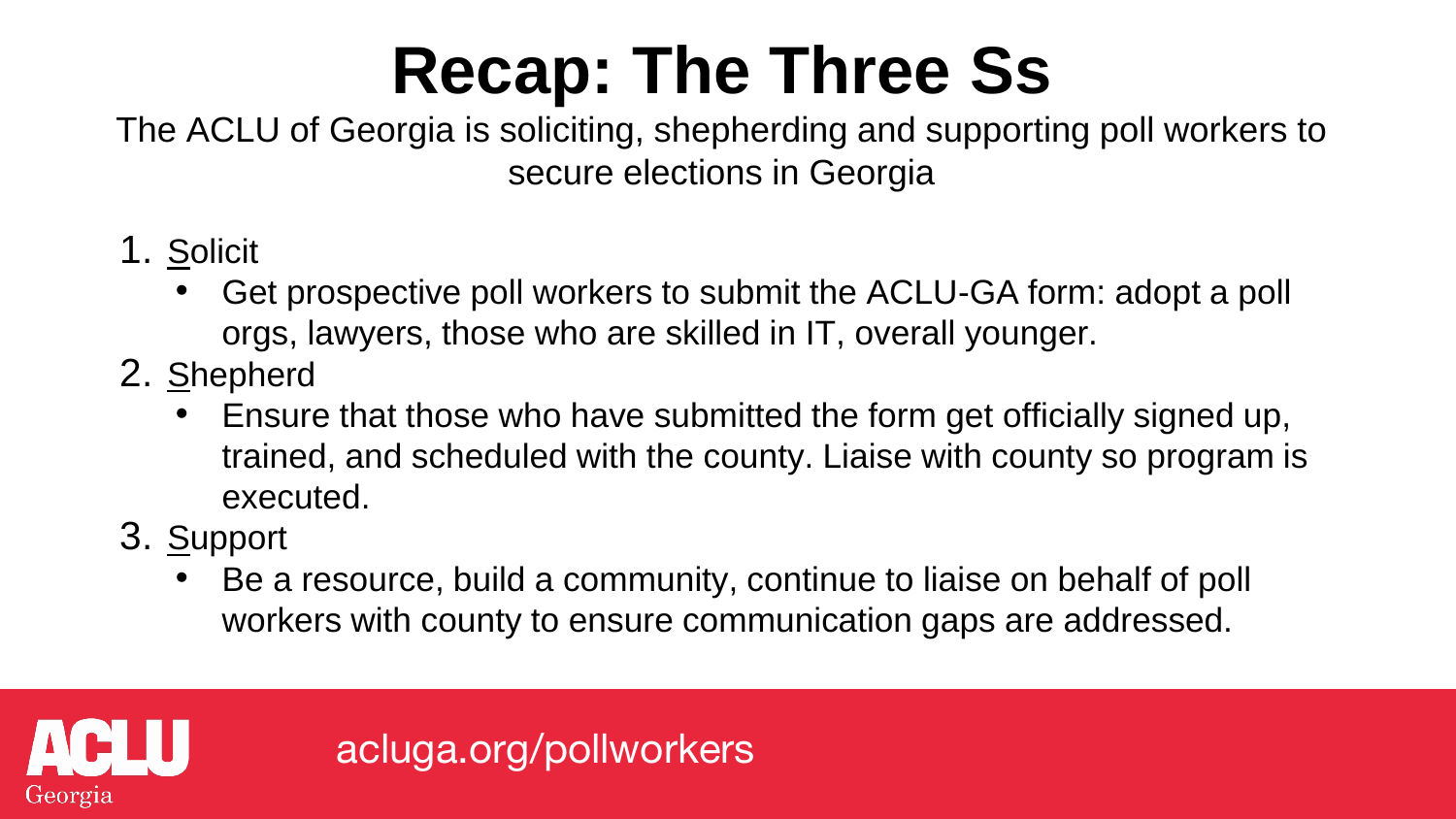### **What is the hiring timeline?**

- Most counties will begin notifying selected poll workers in mid-September. Please make sure to submit any applications or forms you have been asked to complete **as soon as possible.**
- ACLU-GA does not guarantee placement as a poll worker, but works to ensure a smooth training and selection process.
	- For most counties, you will have to be selected and placed as a poll worker (including for stand-by) before you get trained
- Fulton timeline and training schedule
- Timeline for other counties

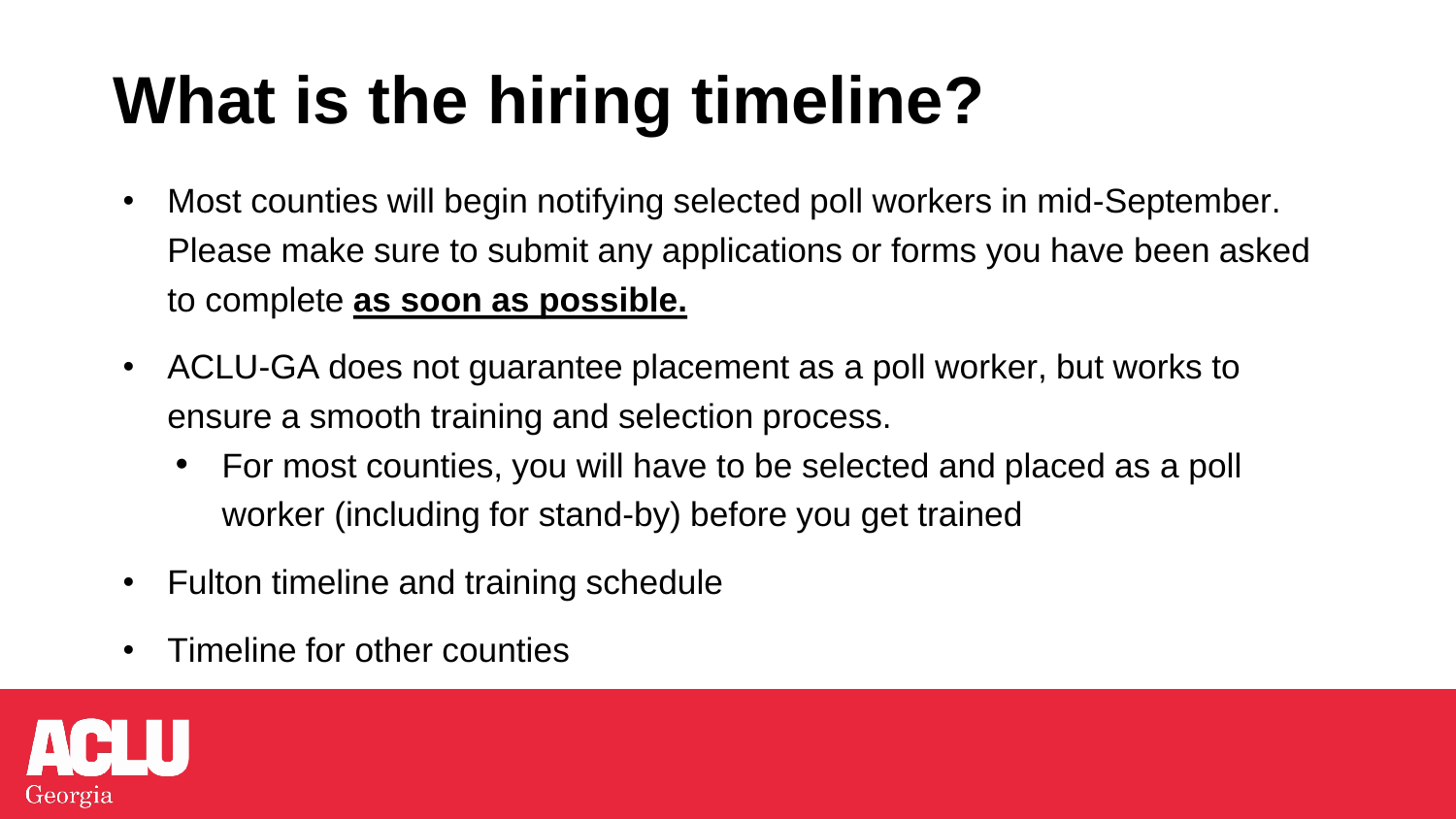#### **Skills Needed to be a Poll Worker**

- Organizational
- Technological
- Logistical
- Problem Solving
- Strong Voice

\*Everyone in the state is dealing with new machines and processes. Don't think of yourself as "inexperienced" compared to anyone else

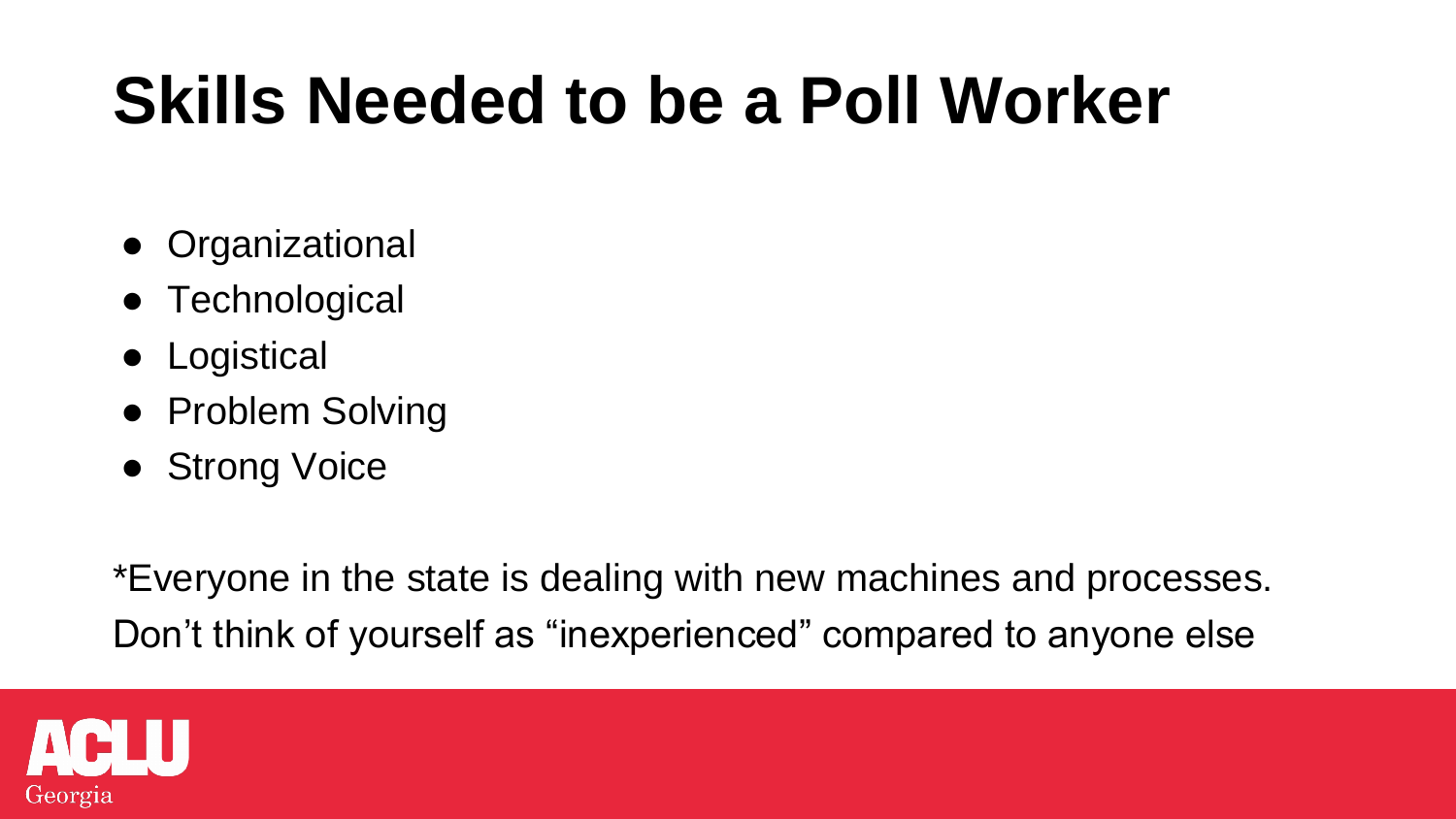Prepare to walk in and take a **leadership** role, even as a first-time poll worker.

There is no time for passivity in this record turnout election.

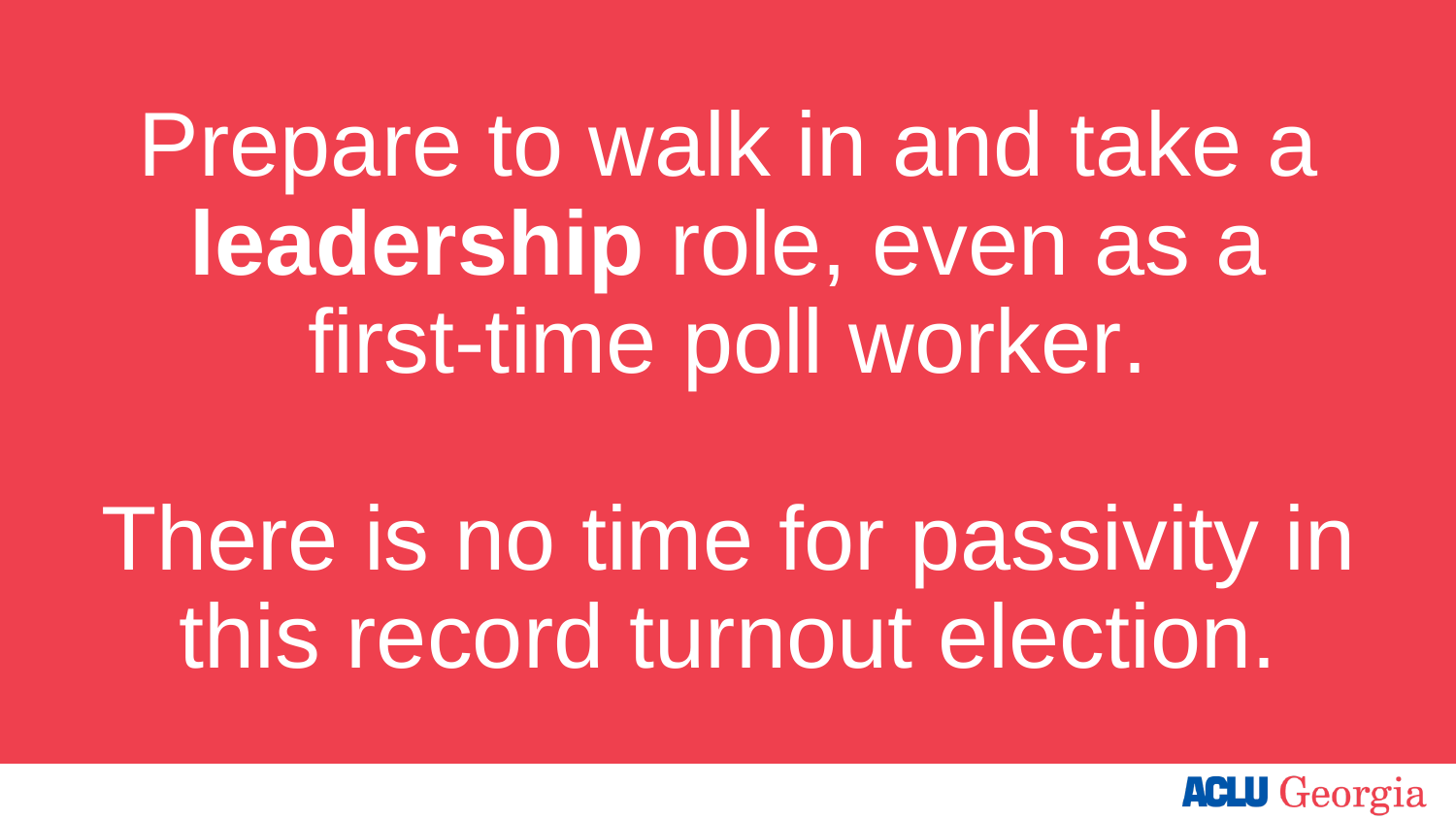## What to expect when you're expecting...

### ...to go through county poll worker training?

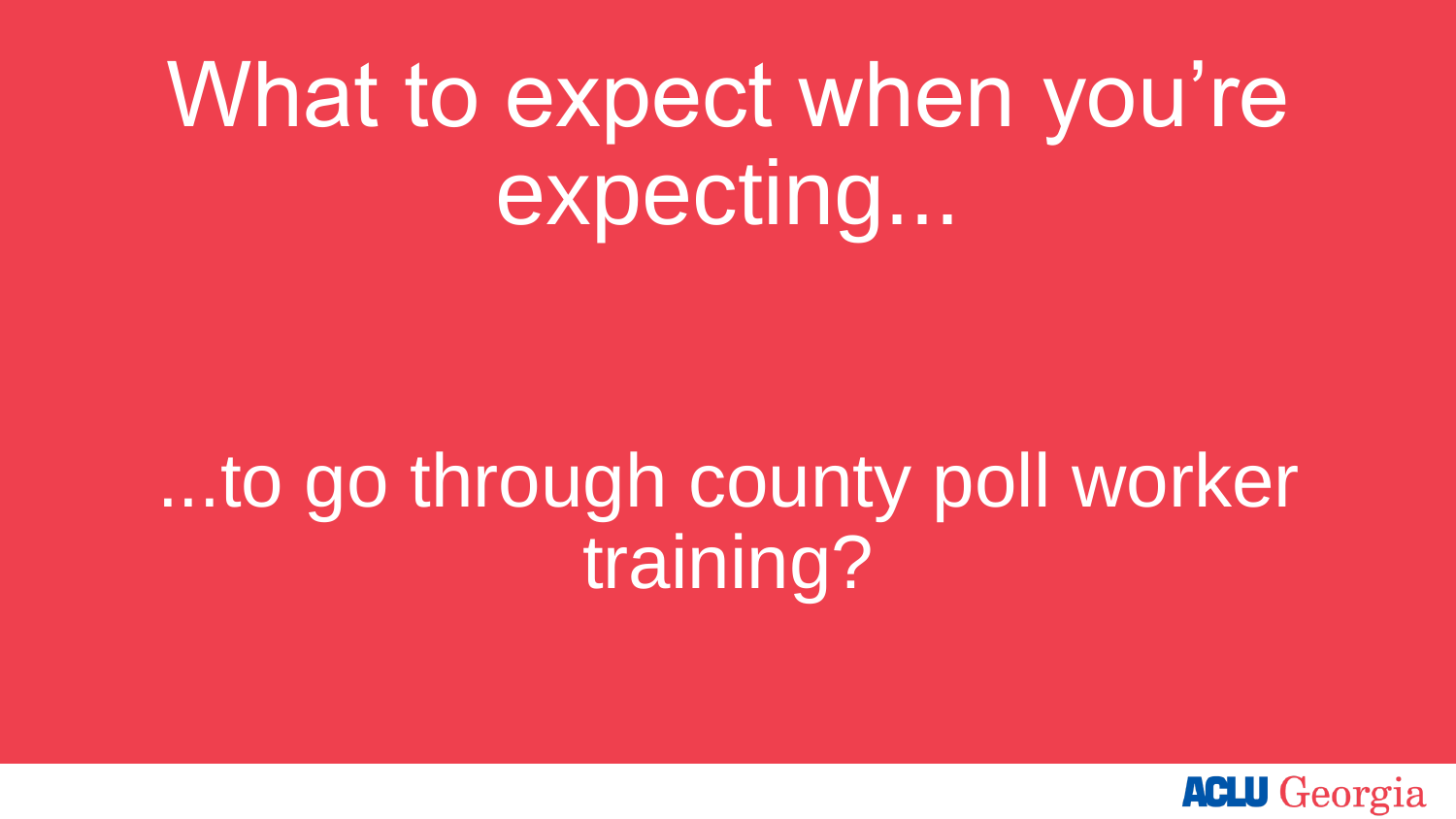#### **What is covered in County Poll Worker Training?**

- Set up/Opening/Closing Procedures
	- Lots of forms, some extremely essential (scanner vote recap, poll pad recap)
- Supplies that will be delivered
	- Provisional ballot bag and materials, sample ballots, voter certificates, backup electors list, etc.
- Different positions at the polls
	- Managers, assistant managers, clerks, line monitors, election technicians
- Equipment Processes

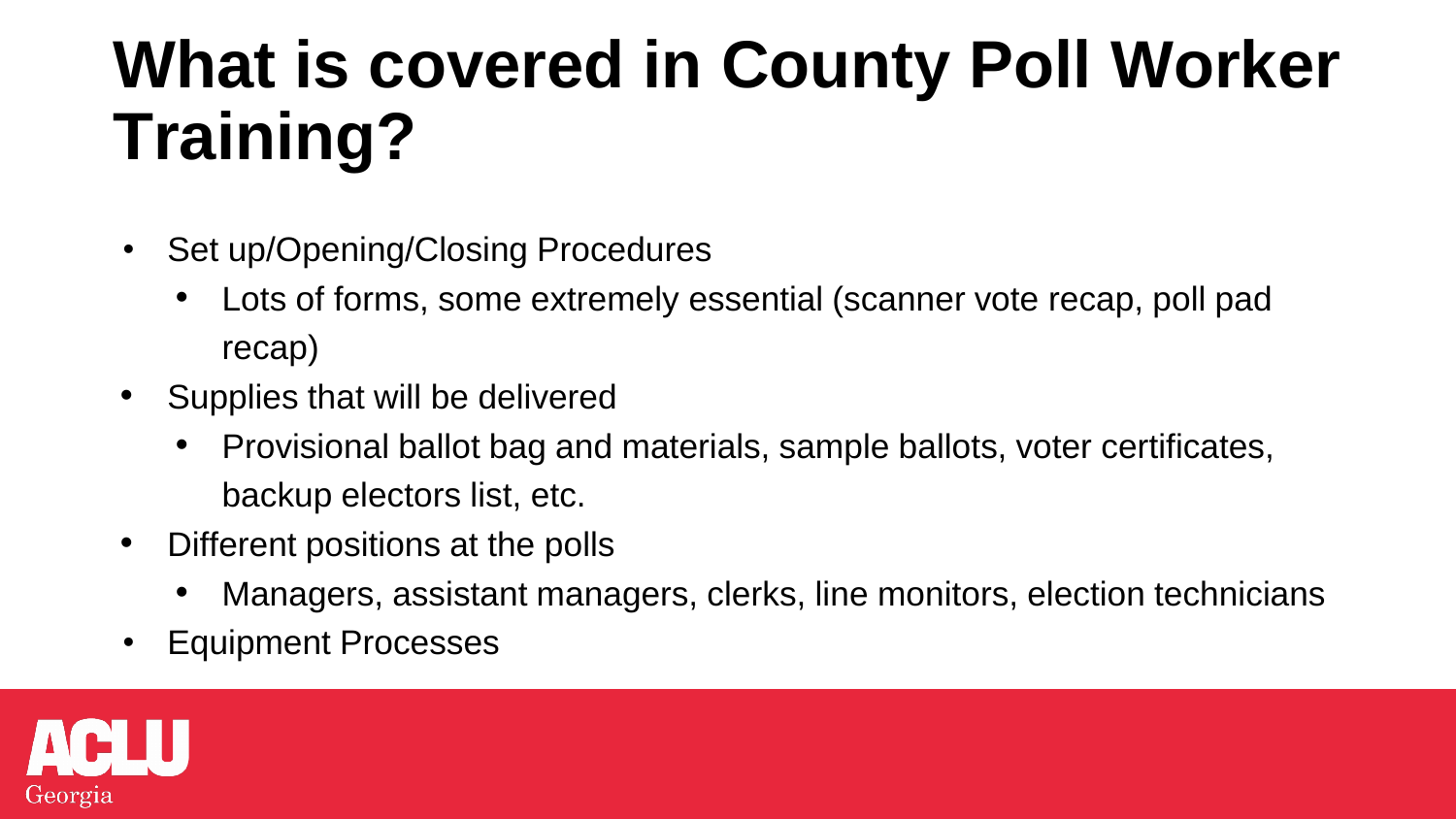#### **What is covered in County Poll Worker Training (cont'd)**

- Check-in Processes
- Handling Absentee/Early Voters, Assisted Voters, Interpreters
- Provisional Ballot Stations
- Maybe: PPE procedures? Social distancing guidelines?

Please note, our brief training enhancements and informational sessions are not substitutes for the mandatory (by law) poll worker training you will complete with your county.

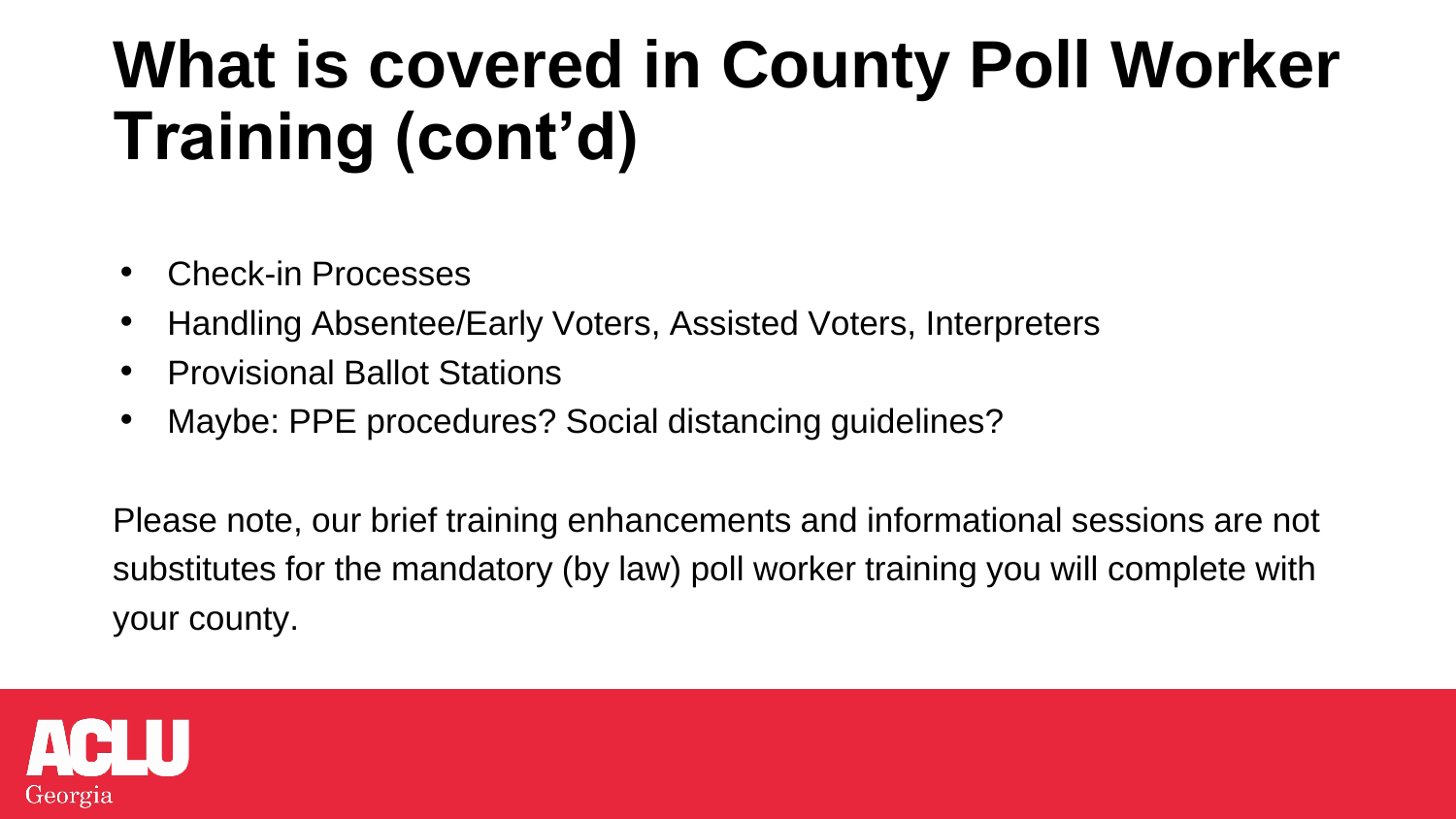#### **What equipment is used on Election Day?**

- **Ballot Marking Devices**
- Poll Pads
- **Scanners**
- **Printers**
- CyberPower UPS (Battery System)









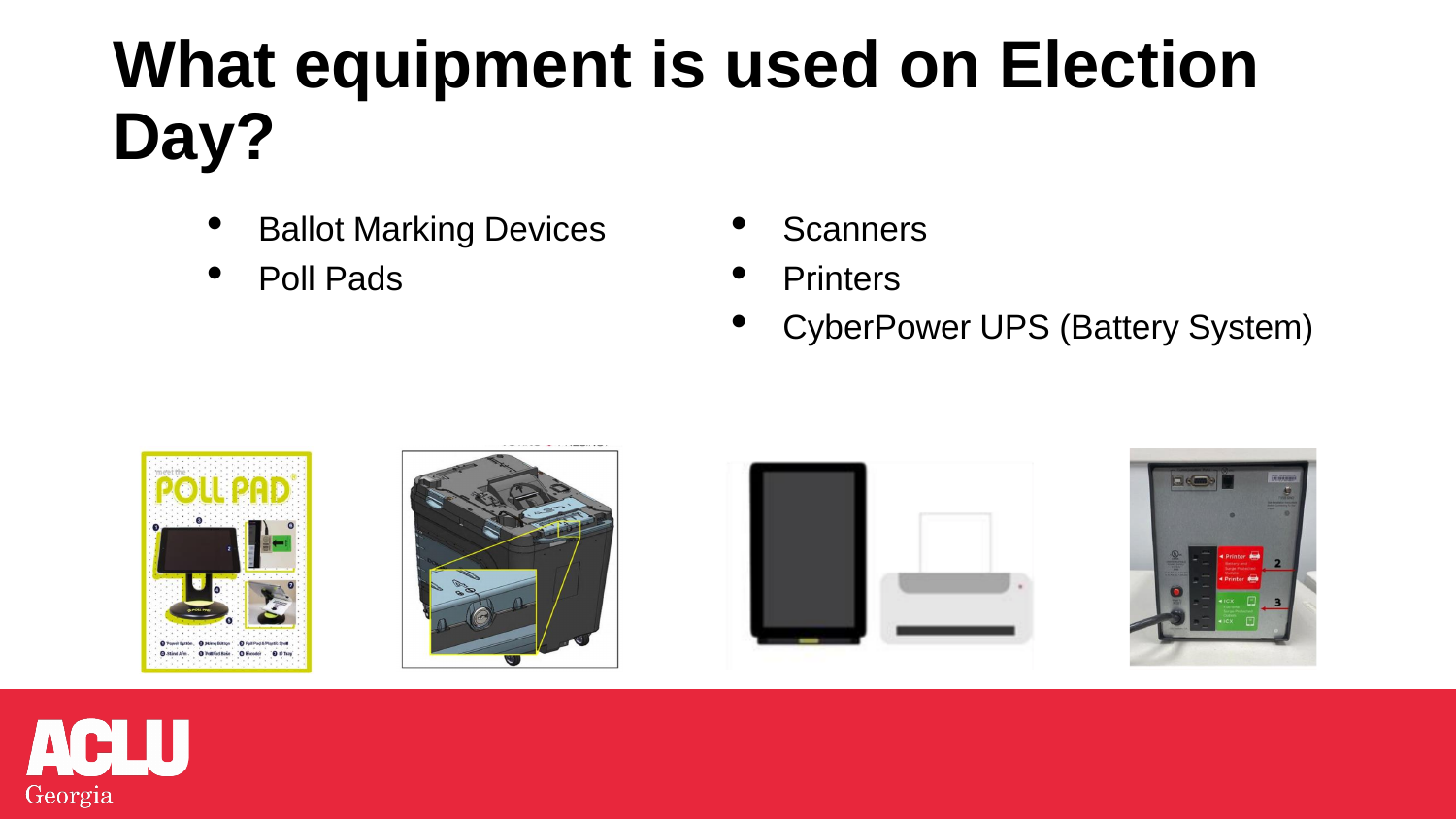

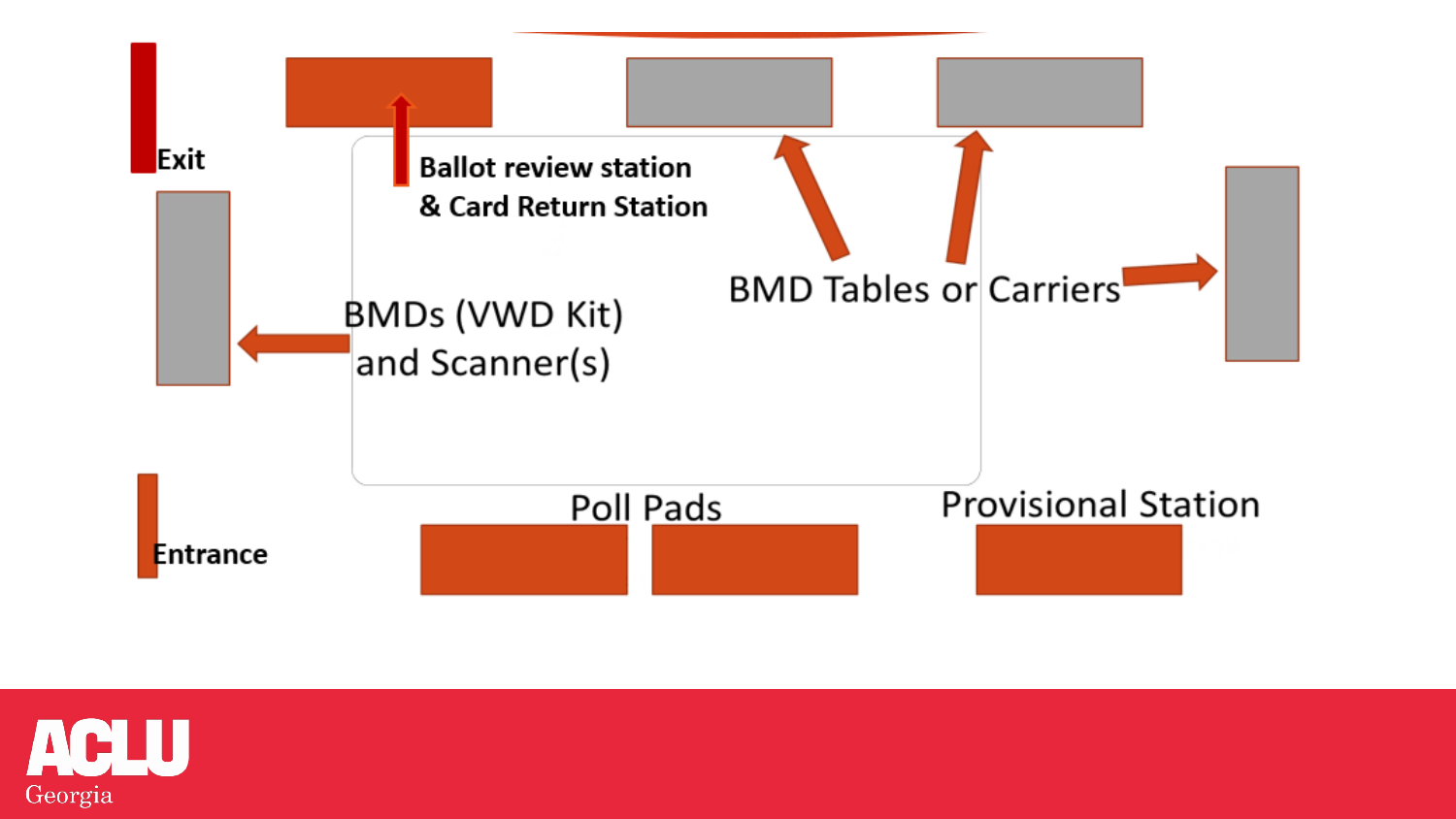#### **Types of NonStandard Voters You Will Encounter**

- Those who have requested absentee ballots
	- Returned ballots accounted for
	- Returned ballots unaccounted for
	- Have not returned their ballot
		- Brought ballot with them
		- Did not bring their ballot
- Those who have already voted early
	- Note: They will show up as "absentee in person." You will be responsible for catching this.
- Out of precinct, correct county
- Out of county
	- Provisional ballot won't count
- In correct precinct or county, but not on voter rolls

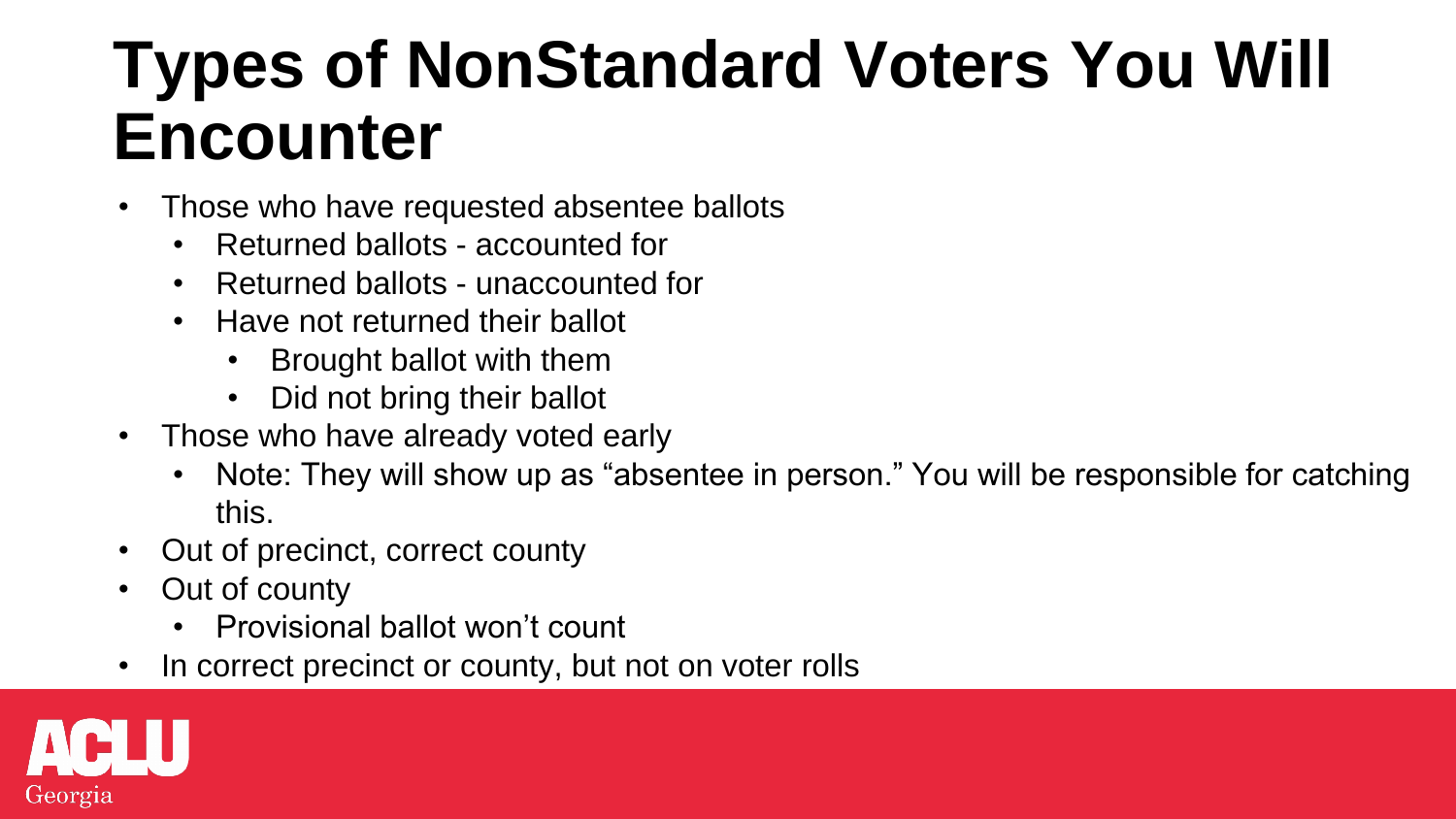#### **Absentee Ballot Cancellation Process**

For voters who have requested absentee ballots and show up to vote in person

- If they have the ballot with them
	- "Spoil the ballot", check them in, send them to vote on a BMD
- If they don't have the ballot, must call the central office/registrar for ballot cancellation
	- Check if the ballot has been returned and accounted for. If it has, tell the voter their vote has been counted absentee, send them away.
	- If the ballot has not been returned yet, Absentee ballot must be "canceled" and verified as canceled.
	- Then the voter must fill out an **affidavit form** before being checked in to vote in person.

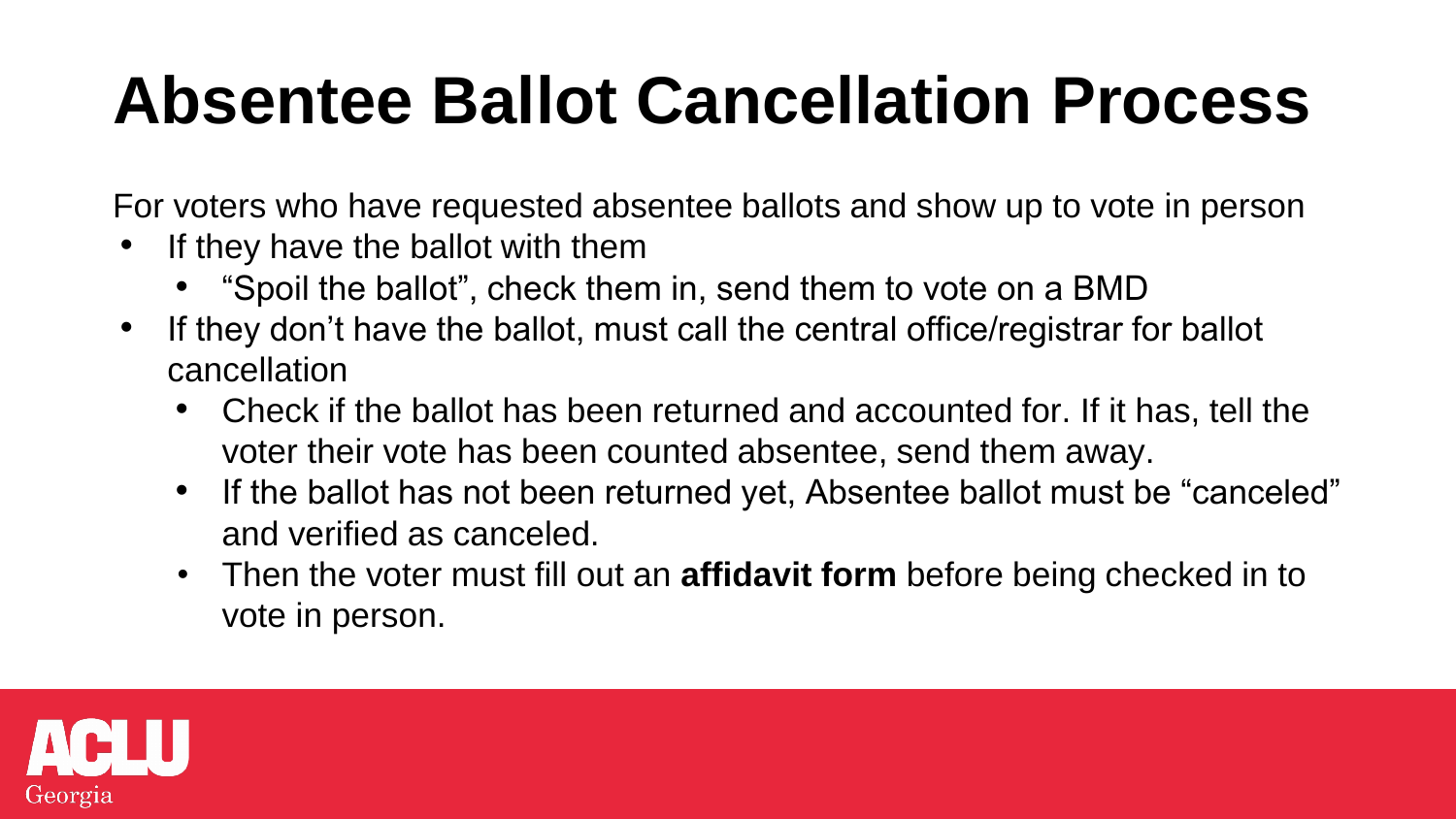#### **Absentee Ballot Cancellation Affidavit**



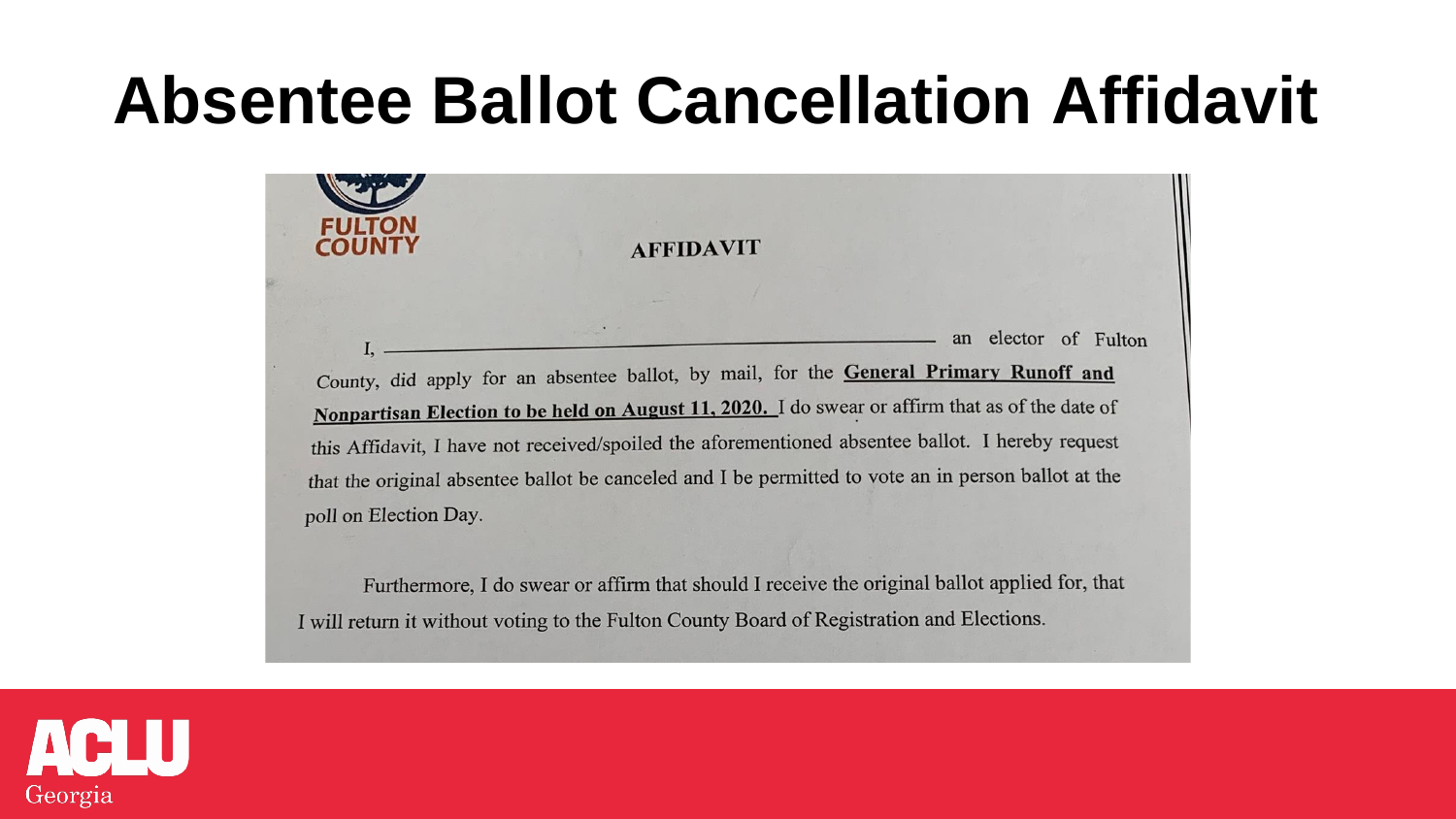#### **Provisional Ballots**

Learn about all of the different types of provisional ballot voters

[ ] Voter not found on the ExpressPoll (Elector's List). CODE PR [ ] Voter has IDR next to his/her name on the ExpressPoll (Elector's List) and **DOES NOT** have one of the 10 forms of acceptable photo identification. CODE IDR [ ] Poll hour has been extended and the voter must vote a Provisional Ballot. CODE EH [ ] Voter is being issued an Emergency Ballot because voting has been delayed due to problems with all touch screen voting units or encoders. CODE EM [ ] Registered voter does not have one of the 6 forms of acceptable identification. CODE PI [ ] Voter not registered in your precinct, but is registered at another precinct. CODE OP [ ] Registered voter does not have **any** forms of acceptable identification. CODE V

[ ] Registered voter did not provide proof of citizenship prior to Election Day. CODE X

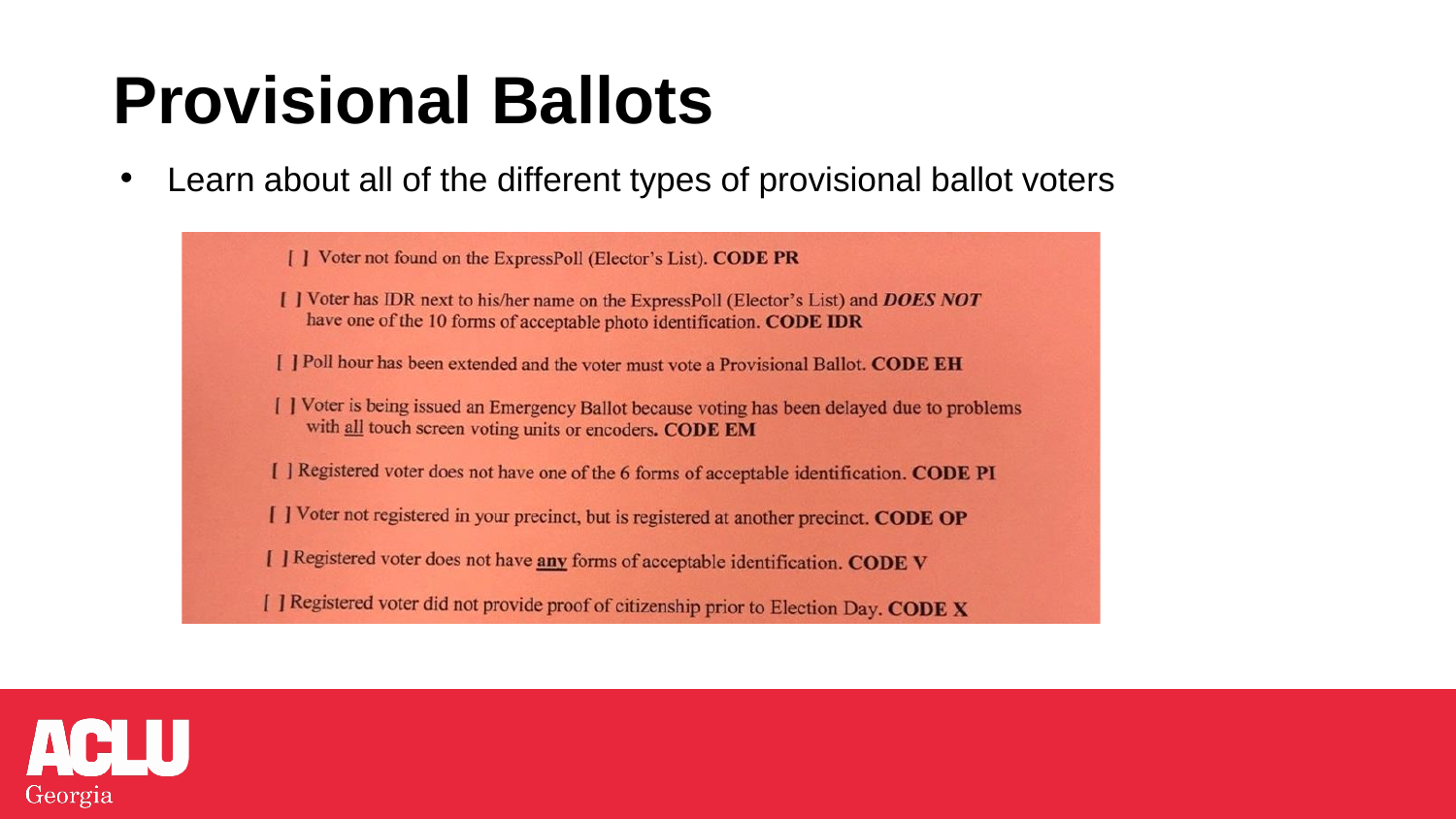#### **Provisional Ballots**

#### **FULTON COUNTY**

Ph. 404-730-7072 Fax. 404-730-8839

Dear Provisional Voter: You have been permitted to vote a Provisional Ballot for one or more of the following reasons:

- We were not immediately able to confirm that you registered to vote before the deadline date. 1.
- You are a first-time Georgia voter who registered to vote by mail and did not provide proper identification at  $2.$ the time you mailed in your voter registration application AND you did not present the proper identification for voting at your precinct.
- You were required to vote a Provisional Ballot because the time period for voting was extended by a court  $3.$ order.
- 4. You were required to vote a Provisional Ballot because of a delay in voting on the touch screen voting units.
- 5. You are a voter who has moved outside of a City that is having an election in which you are not eligible to vote.
- 6. You are eligible to vote, but do not have an acceptable form of identification. (3 days to provide ID)
- $7.$ You are not on the registered list of electors for this precinct (Not at your precinct, but are registered).
- 8. You are registered for the first time in Georgia and is pending verification. There is a mismatch between your identification and what DDS has on file. (3 days to provide ID)
- 9. Voter who did not provide proof of Citizenship. (3 days Challenged Voter)

The following explains what will happen with your ballot:

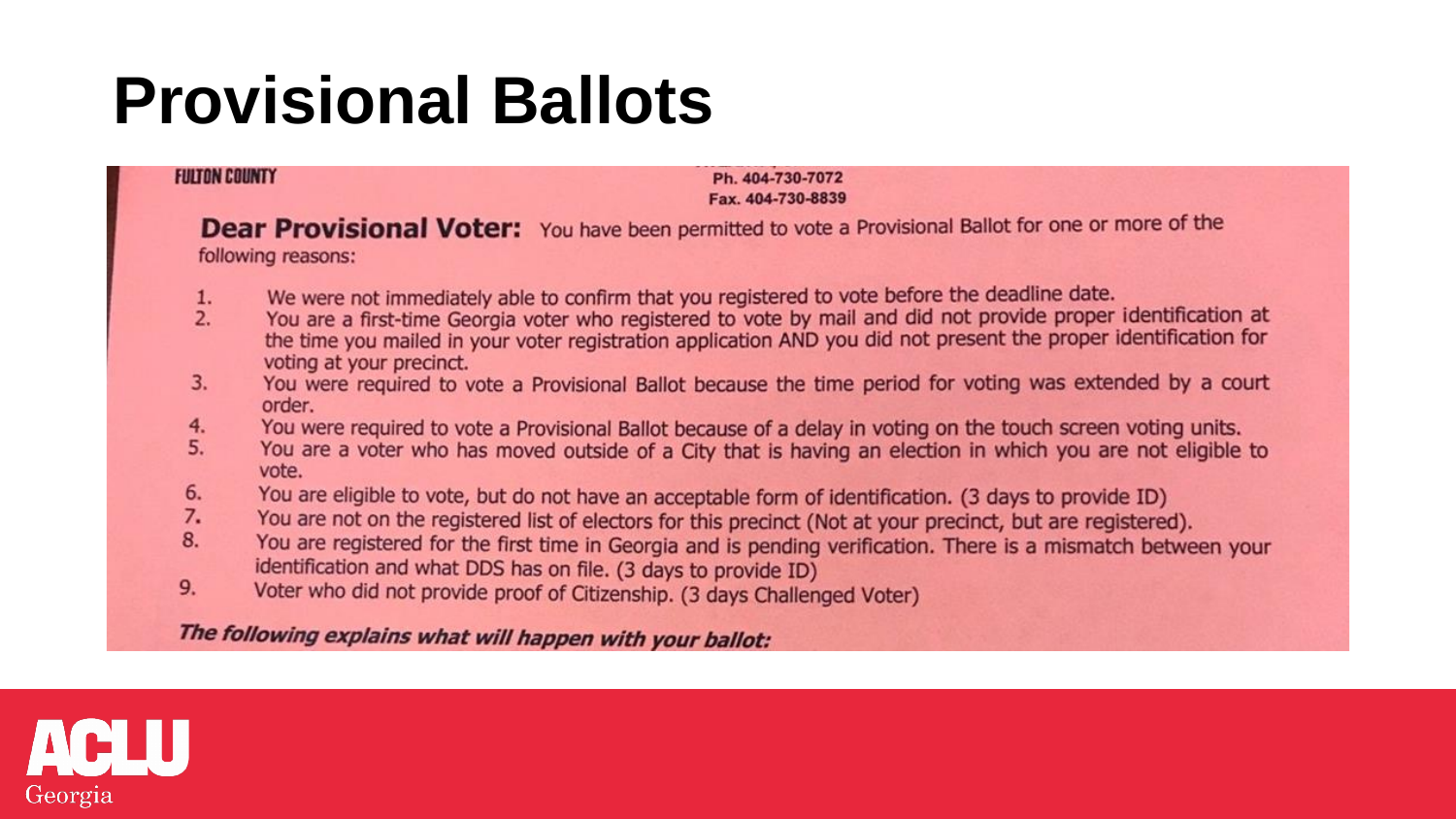#### **Other issues**

- Use of identification
	- Used only to prove identity! Address on the ID does not matter (out-ofstate IDs are valid)
	- You will ask voters to verify birth year and residence as registered
- Card programmer for poll pad
	- Can get easily dislodged because of how the power supply plugs in, make sure the card reader is plugged in correctly so time isn't wasted with cards that never got programmed
	- Familiarize yourself with how to "spoil" ballots and reprogram cards
- Voters and campaign materials

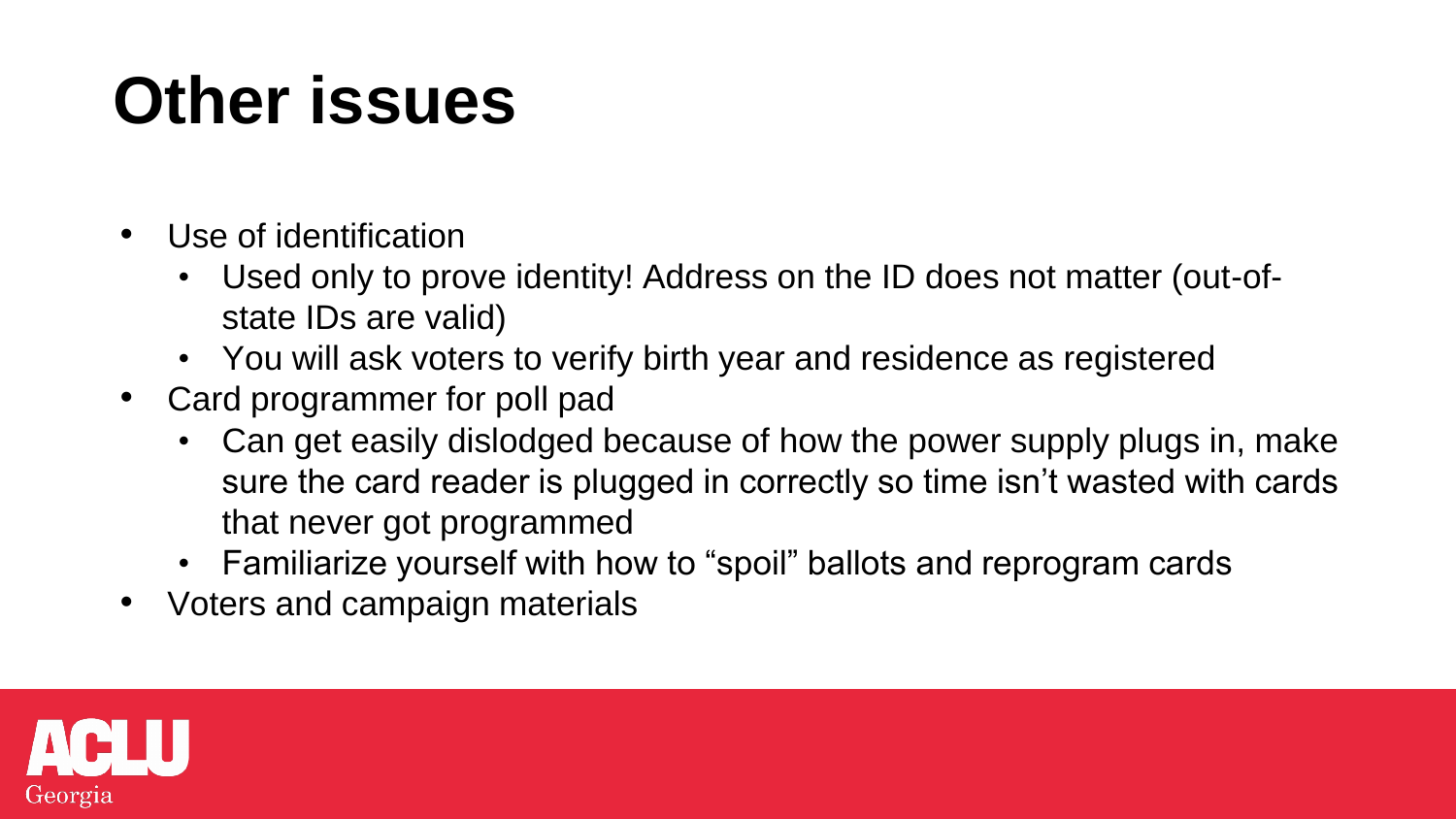#### **Poll Watcher vs. Nonpartisan Poll Observer**

- Poll watchers
	- Registered with county political parties, allowed into enclosed space, wear tags
- Nonpartisan poll observers (public, Lawyers Committee, etc.)
	- Can observe the election from publicly accessible places, cannot go into enclosed space
- Public right to observe during opening and closing
	- Very important to understand the nuances of this (observation v. being in the enclosed space, etc.)

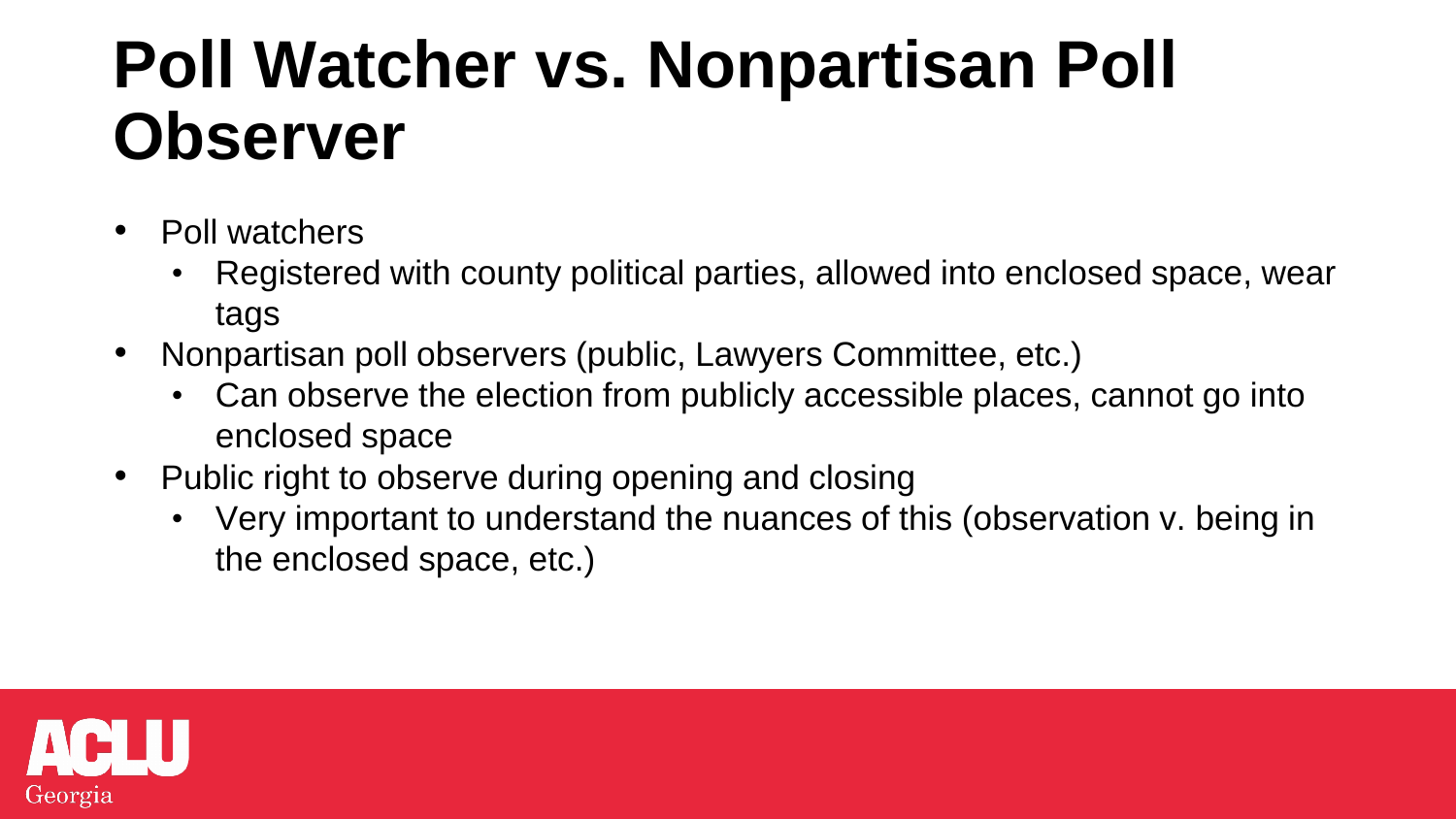#### **What challenges have poll workers faced in the past?**

- Inconsistent training across counties
	- We are trying to help, using these sessions and our program
- Lack of hands-on training with equipment
- Resource shortages
- Grueling 14-hour shifts
- No food provided

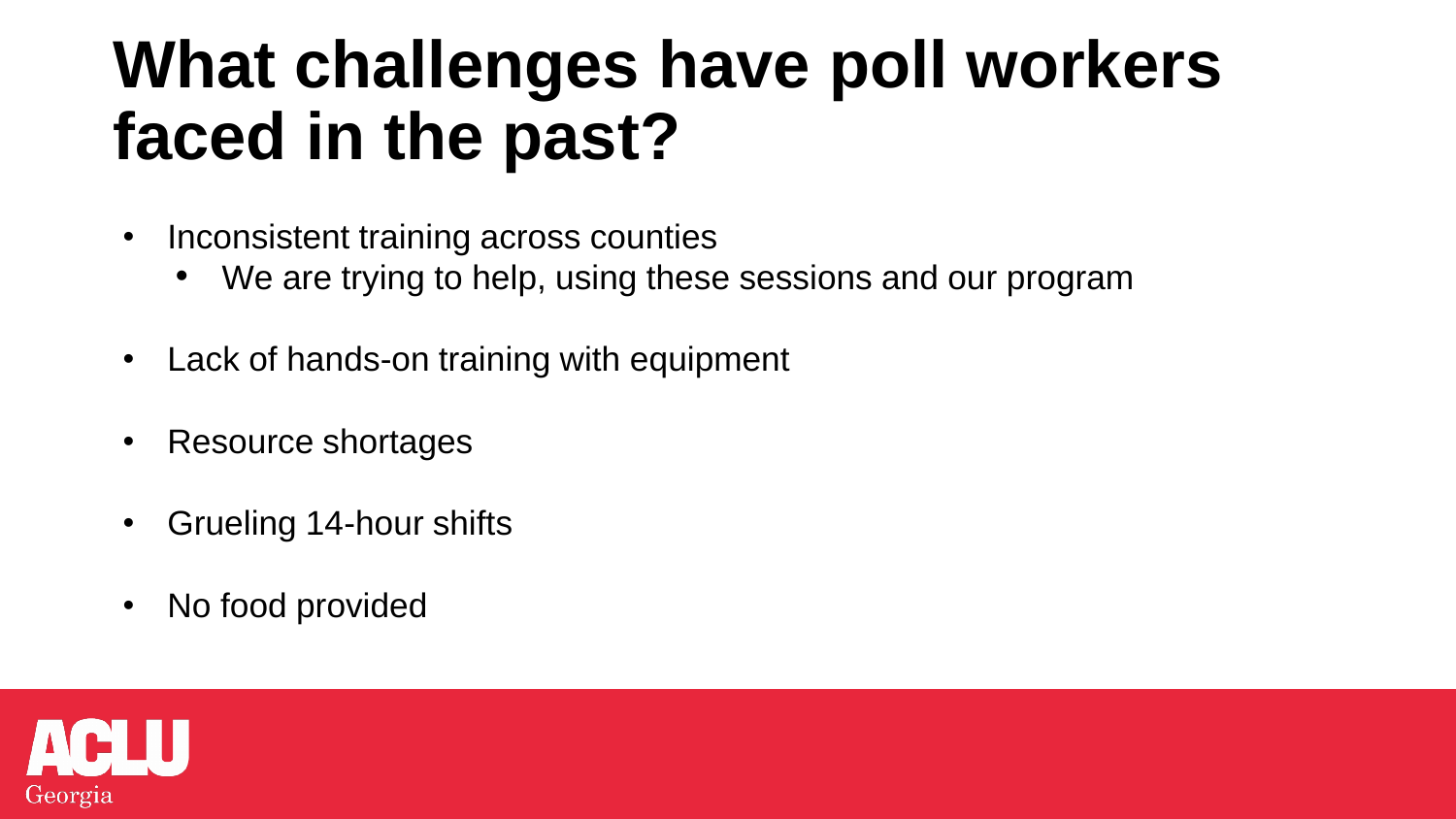### **How we will continue supporting**

- Providing clear and informative poll worker info sessions and sending guides/materials.
- Answering all questions that come to [voting@acluga.org](mailto:voting@acluga.org)
- In-person event? re: hands-on training
- Advocating for adoption of election day procedures that will solve key challenges across counties
	- Shifts
	- "Overstaffing"
	- Increased quota of provisionals
	- Smoother absentee ballot cancellation process
	- Establishing channels for poll workers to share feedback

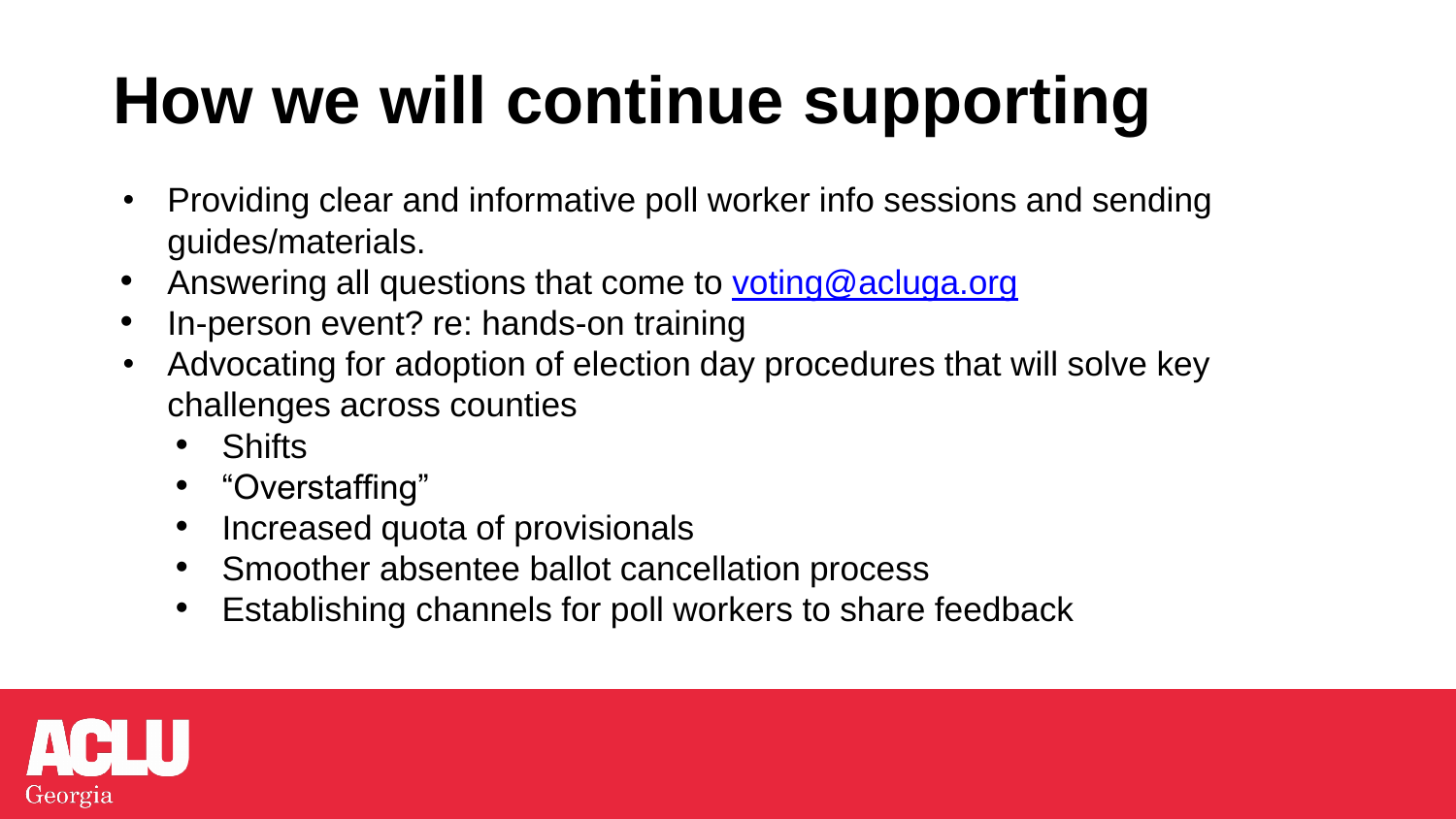#### **Preparing to be a Poll Worker**

- Train thoroughly with your county materials and our materials
- Familiarize yourself with the ballot
- Follow up with your county to ensure you're actually hired (even if you've received confirmation that you are in their database)
- Treat any optional site set-up as mandatory, it will help you get the lay of the land before Election Day (usually on Sunday or Monday)

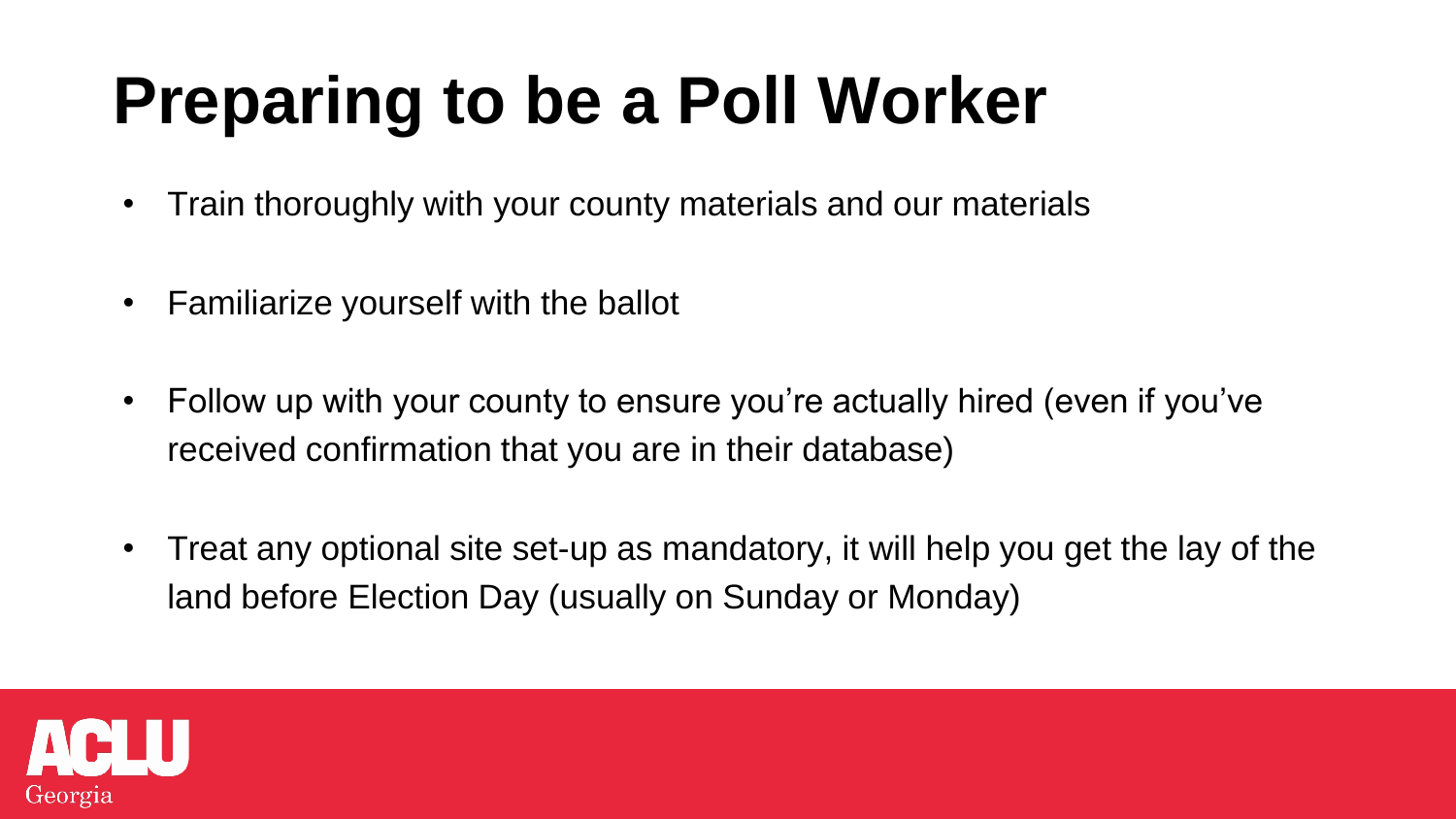#### **Planning for Election Day**

- Make arrangements for child-care, pet-care, etc. for a two-day period. Expect to stay until at least midnight on Election Day.
	- Make arrangements for work well in advance so your place of work is aware that you will not be reachable.
- Dress: business casual. No political messaging
- VOTE EARLY -- request your absentee ballot NOW or make a plan to show up and vote during early voting
	- Voting early in person can help in familiarizing yourself with the equipment
	- ballotrequest.sos.ga.gov -- anyone with a GA license or ID
	- acluga.org/georgiavotes -- for anyone else

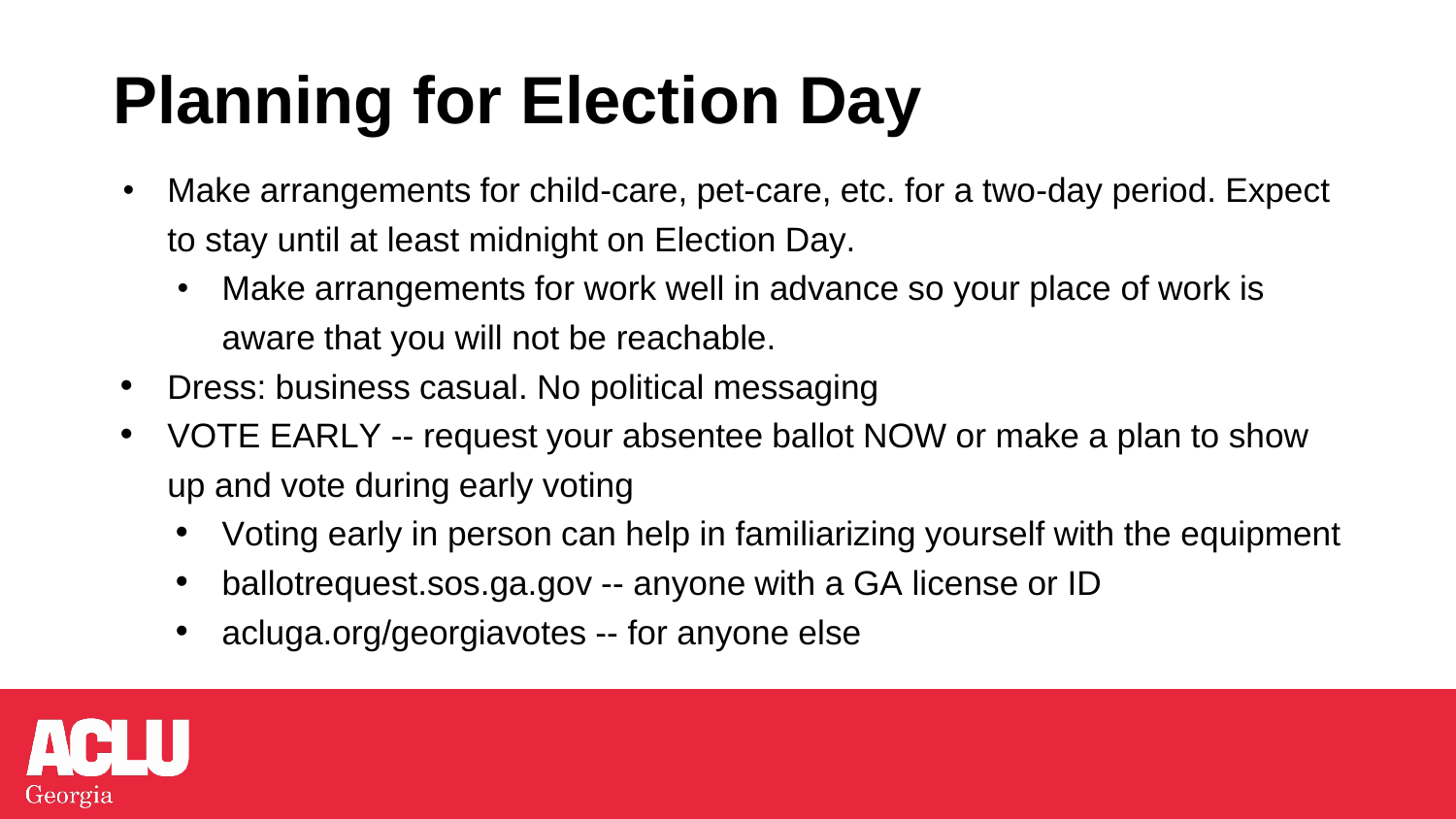## **Preparing for Election Day**

- Bring your own food and water.
- Bring your own PPE (masks, gloves, hand sanitizer, etc.)
- Recommended attire is "business casual" but comfortable clothes and shoes are a must!
- Expect to not be able to use your phone.

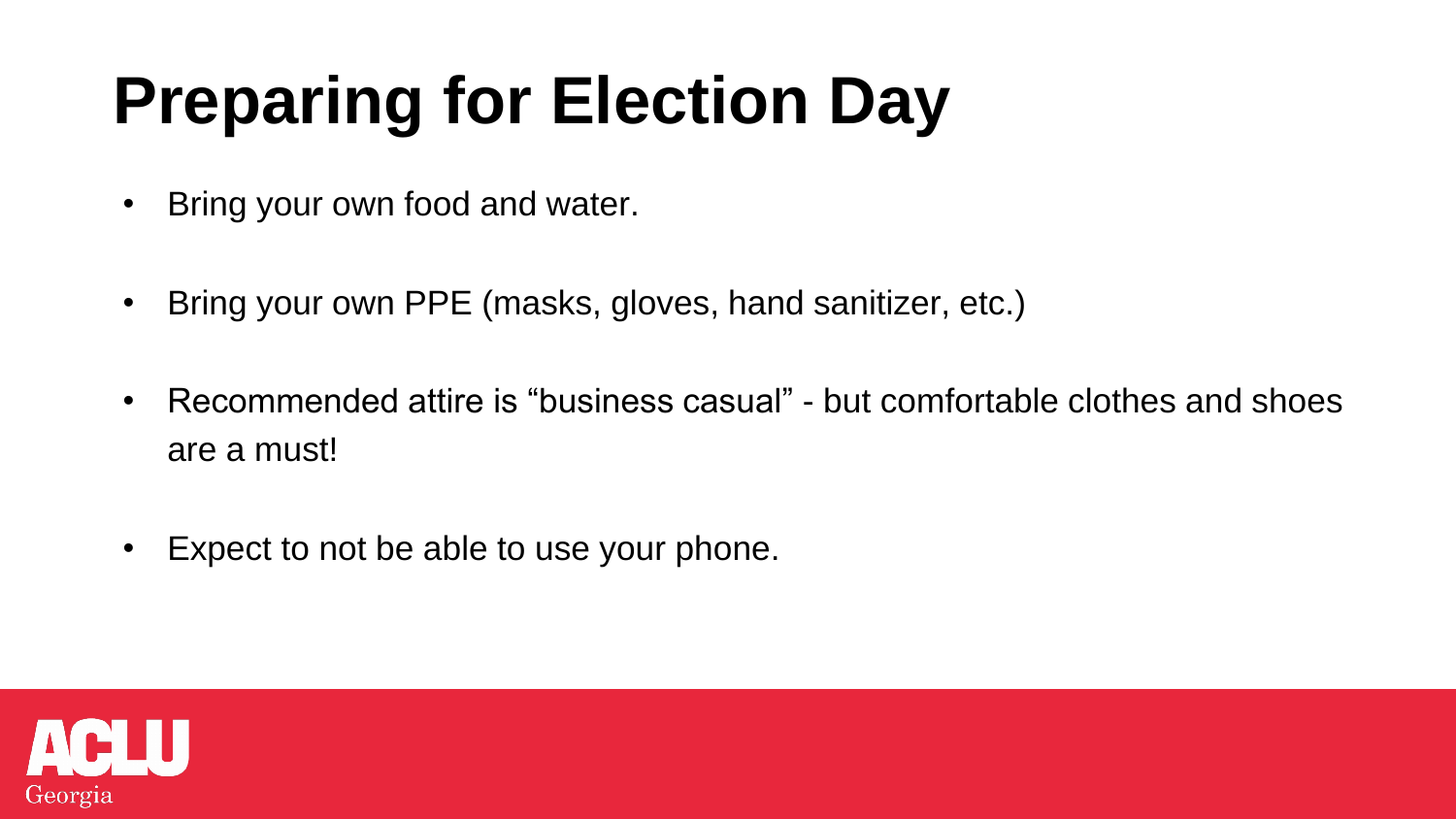#### **What if I am not selected to be a poll worker?**

- Many other opportunities exist for volunteers to support elections in Georgia.
	- State Election Corps
	- Dominion Voting Technician
	- Absentee Ballot Processing
	- Line Monitors

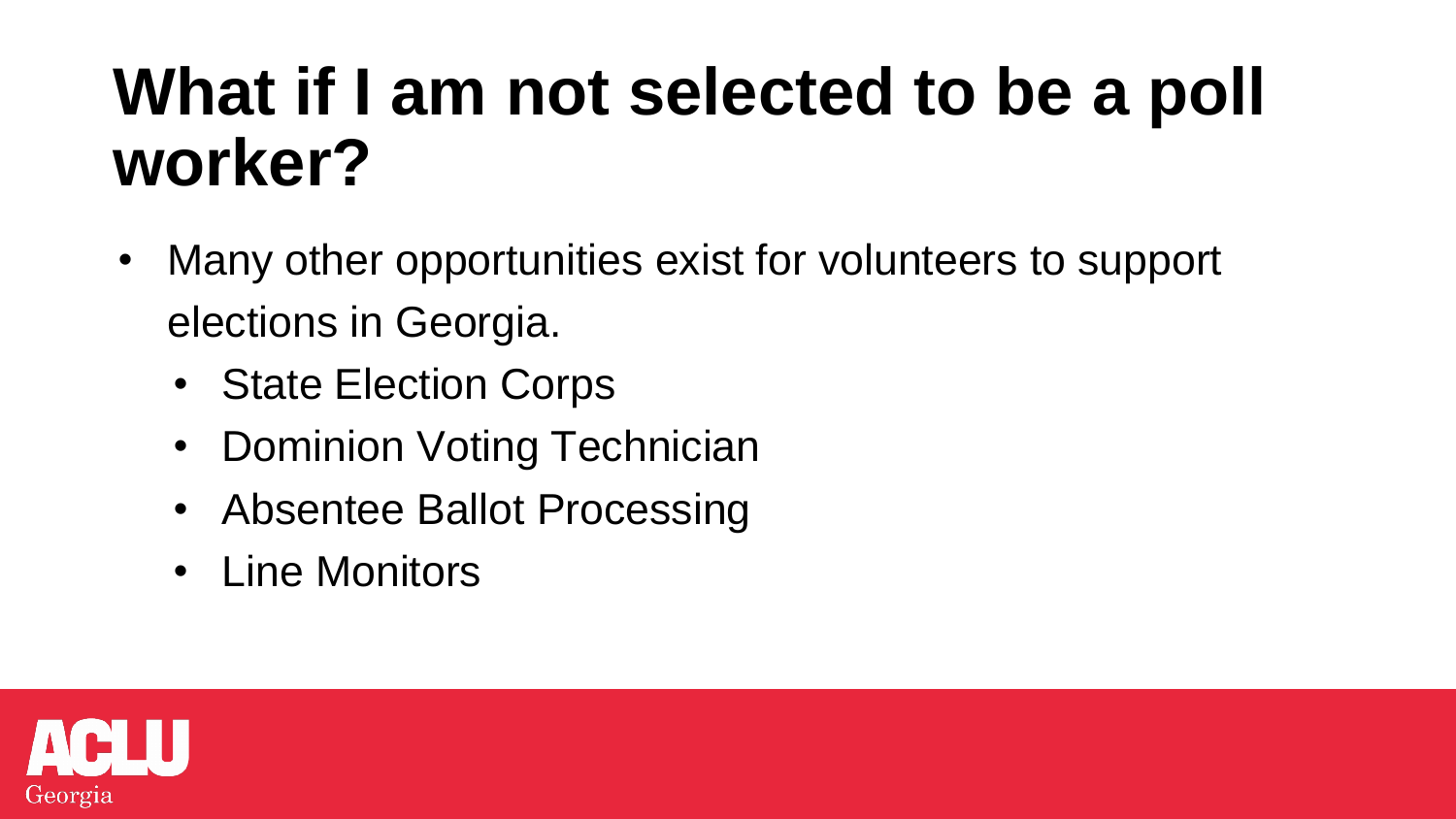#### **Reminders:**

- Submit any applications or forms that your county or the ACLU-GA has asked you to complete as soon as possible.
- If/when you are selected as a poll worker, please notify us of your training date and assigned polling location by emailing Voting@acluga.org

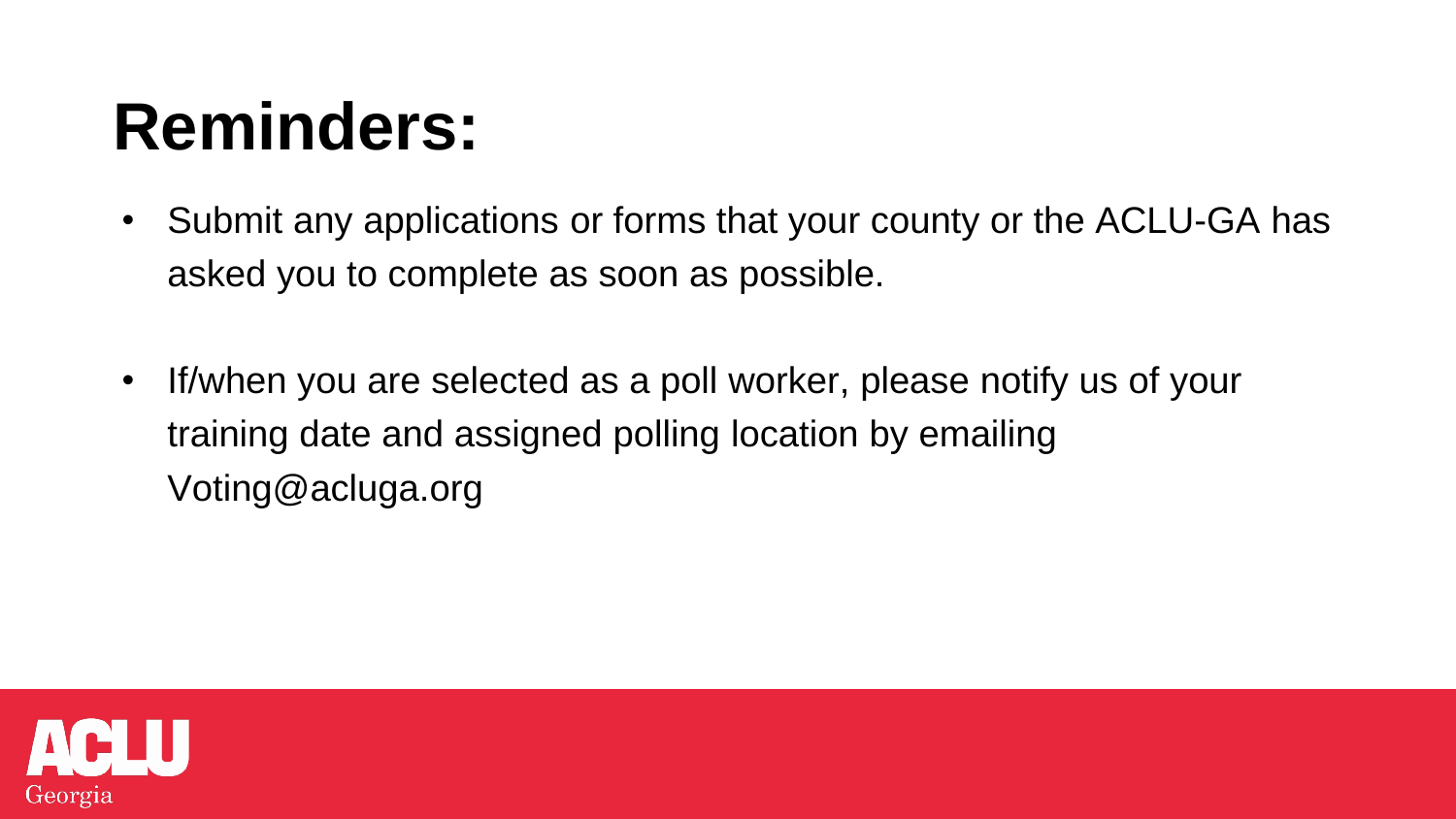

#### Use the chat to ask us questions!

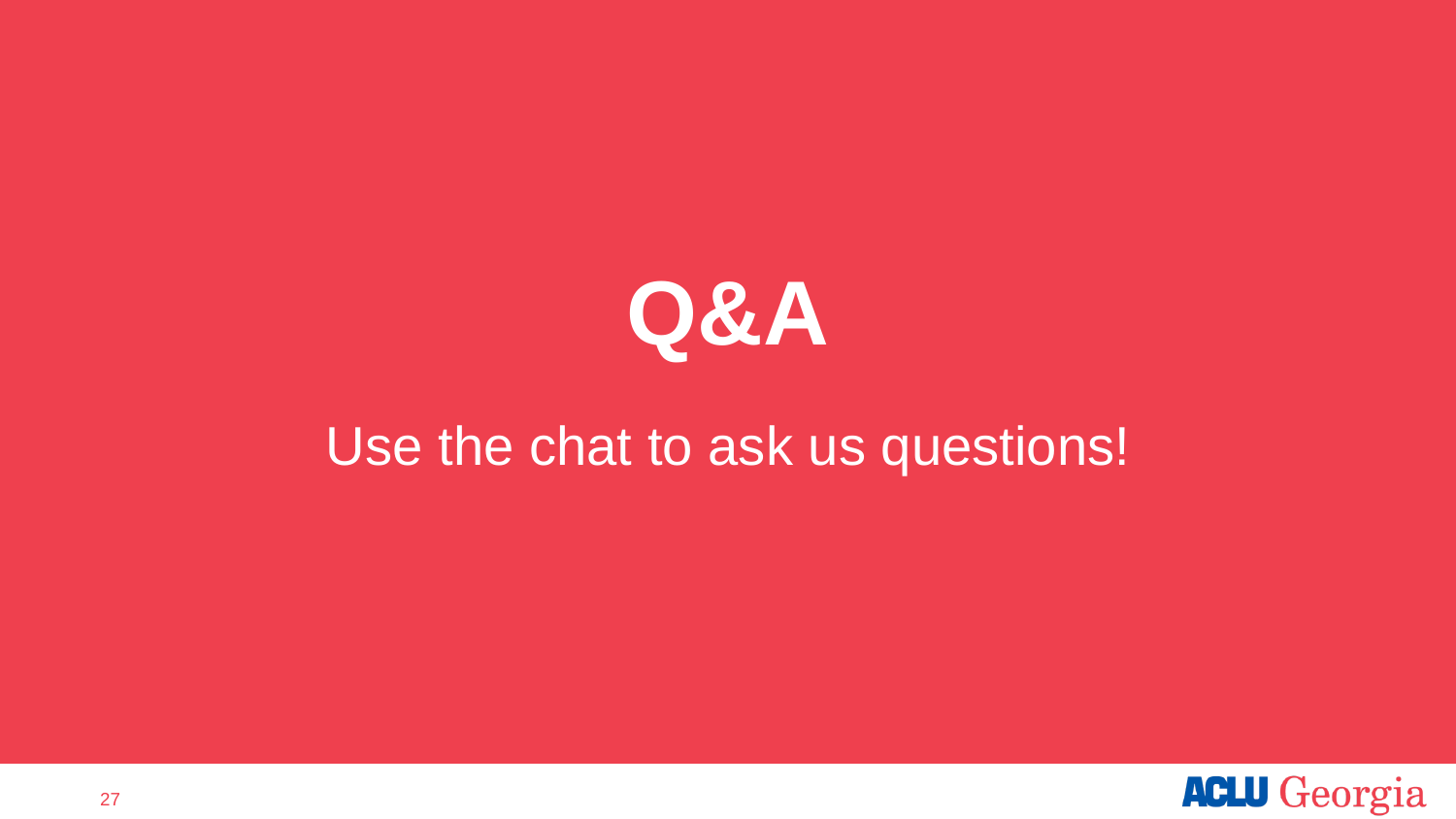On behalf of ACLU-GA, **thank you** for your commitment to protecting the right to vote for every Georgian.

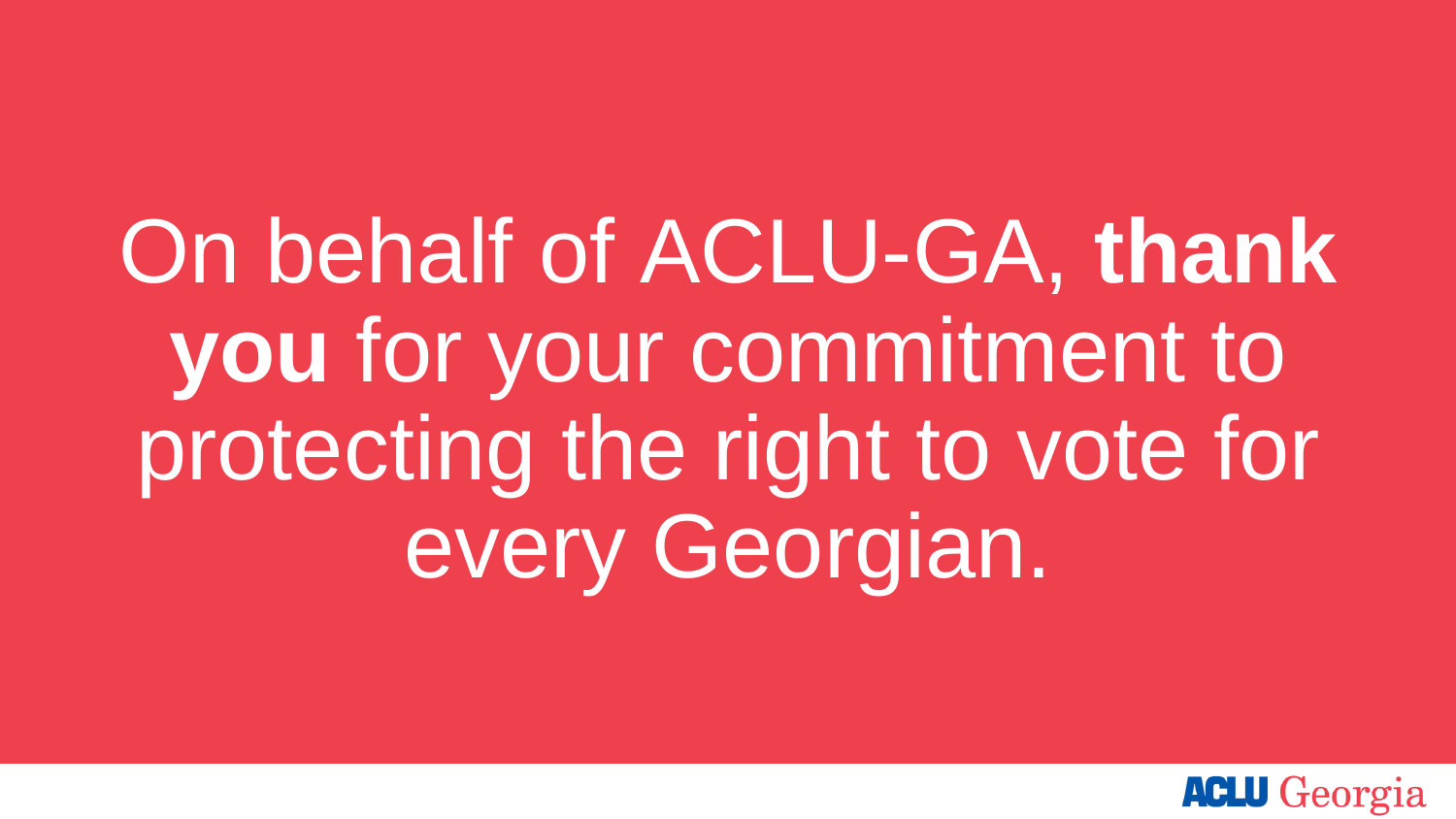## **Please email voting@acluga.org with any additional questions.**